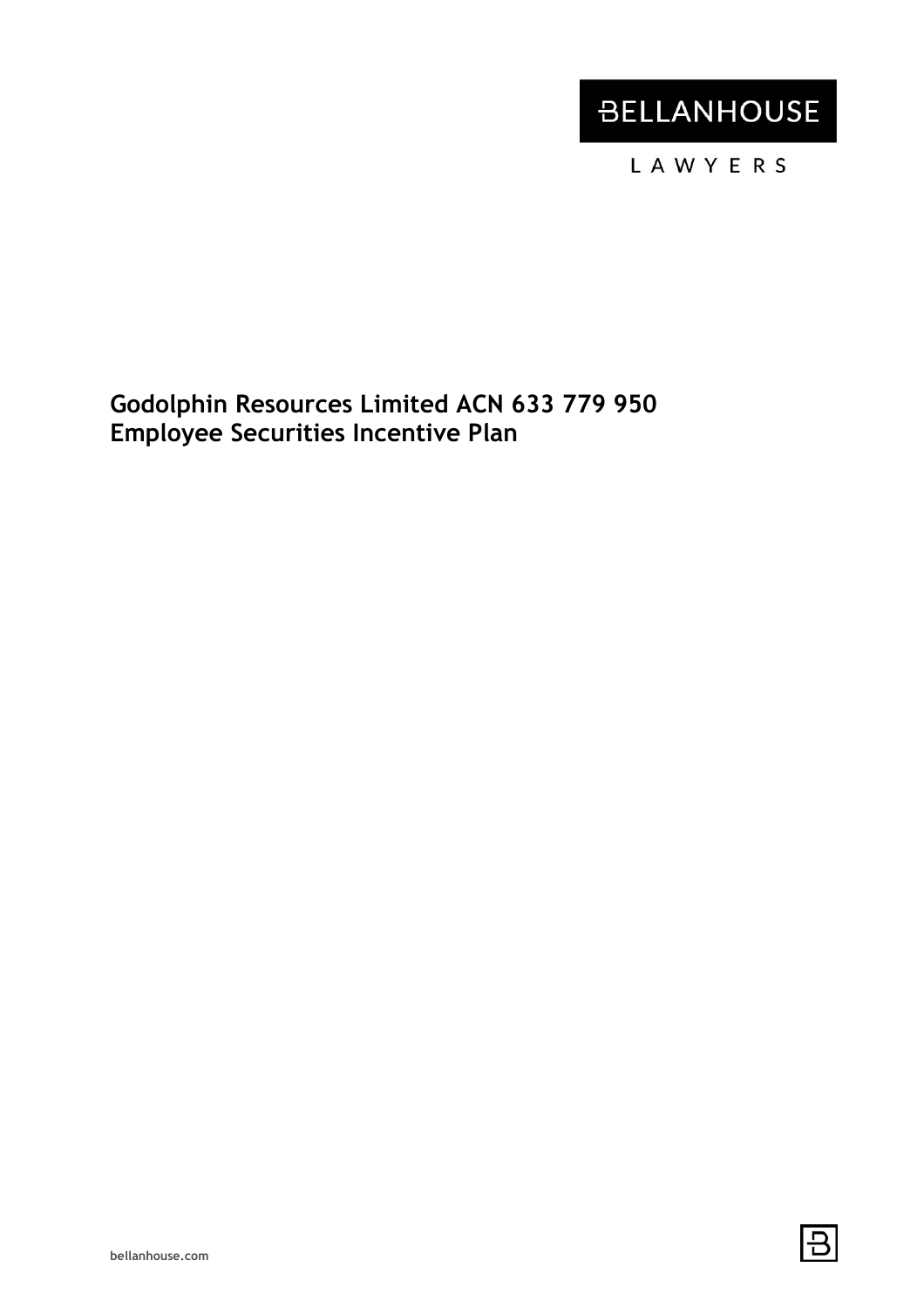### **Table of Contents**

### Clause

| 1.               |                                                             |
|------------------|-------------------------------------------------------------|
| 1.1              |                                                             |
| 1.2              |                                                             |
| 1.3              |                                                             |
| 1.4              |                                                             |
| 1.5              |                                                             |
| 1.6              |                                                             |
| 1.7              |                                                             |
| 1.8              |                                                             |
| 2.               |                                                             |
| 2.1              |                                                             |
| 2.2              |                                                             |
| 2.3              |                                                             |
| 3.               |                                                             |
| 3.1              |                                                             |
| 3.2              |                                                             |
| 3.3              |                                                             |
| 3.4              |                                                             |
| 3.5              |                                                             |
| 3.6              |                                                             |
| 3.7              |                                                             |
| 3.8              |                                                             |
| 3.9              |                                                             |
| $\overline{4}$ . |                                                             |
| 4.1              |                                                             |
| 4.2              |                                                             |
| 5.               |                                                             |
| 5.1              |                                                             |
| 5.2              |                                                             |
| 5.3              |                                                             |
| 5.4              |                                                             |
| 5.5              |                                                             |
| 6.               |                                                             |
| 6.1              |                                                             |
| 6.2              |                                                             |
| 7.               |                                                             |
| 7.1              |                                                             |
| 7.2              |                                                             |
| 8.               | Delivery of Shares on exercise of Convertible Securities 12 |
| 9.               |                                                             |
| 9.1              |                                                             |
| 9.2              |                                                             |
| 9.3              |                                                             |
| 9.4              |                                                             |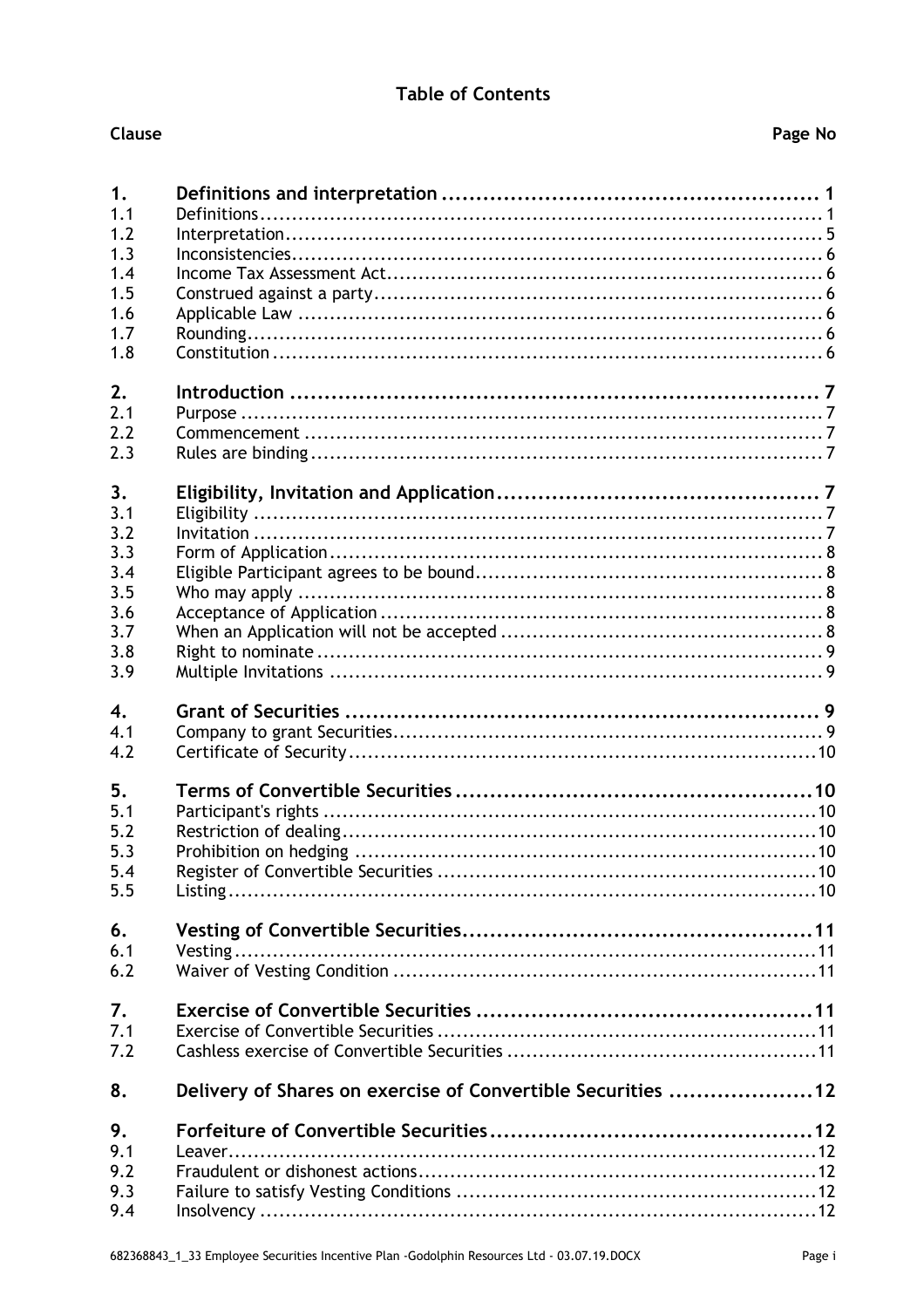### **Table of Contents**

| Clause                                              | Page No                                                                                                                                       |    |
|-----------------------------------------------------|-----------------------------------------------------------------------------------------------------------------------------------------------|----|
| 9.5<br>9.6<br>9.7<br>9.8                            | Discretion to determine that the Convertible Securities are not forfeited13<br>Application of Part 2D.2 Division 2 of the Corporations Act 13 |    |
| 10.                                                 | Effect of Forfeiture of Convertible Securities 13                                                                                             |    |
| 11.                                                 |                                                                                                                                               |    |
| 12.<br>12.1<br>12.2<br>12.3<br>12.4<br>12.5         |                                                                                                                                               |    |
| 13.<br>13.1<br>13.2<br>13.3<br>13.4                 |                                                                                                                                               |    |
| 14.                                                 |                                                                                                                                               |    |
| 15.<br>15.1<br>15.2<br>15.3<br>15.4<br>15.5<br>15.6 |                                                                                                                                               |    |
| 16<br>16.1<br>16.2<br>16.3<br>16.4<br>16.5          | Administration of the Plan.                                                                                                                   | 16 |
| 17.                                                 |                                                                                                                                               |    |
| 18.<br>18.1<br>18.2                                 |                                                                                                                                               |    |
| 19.<br>19.1<br>19.2<br>19.3<br>19.4                 |                                                                                                                                               |    |
| 20.<br>20.1                                         |                                                                                                                                               |    |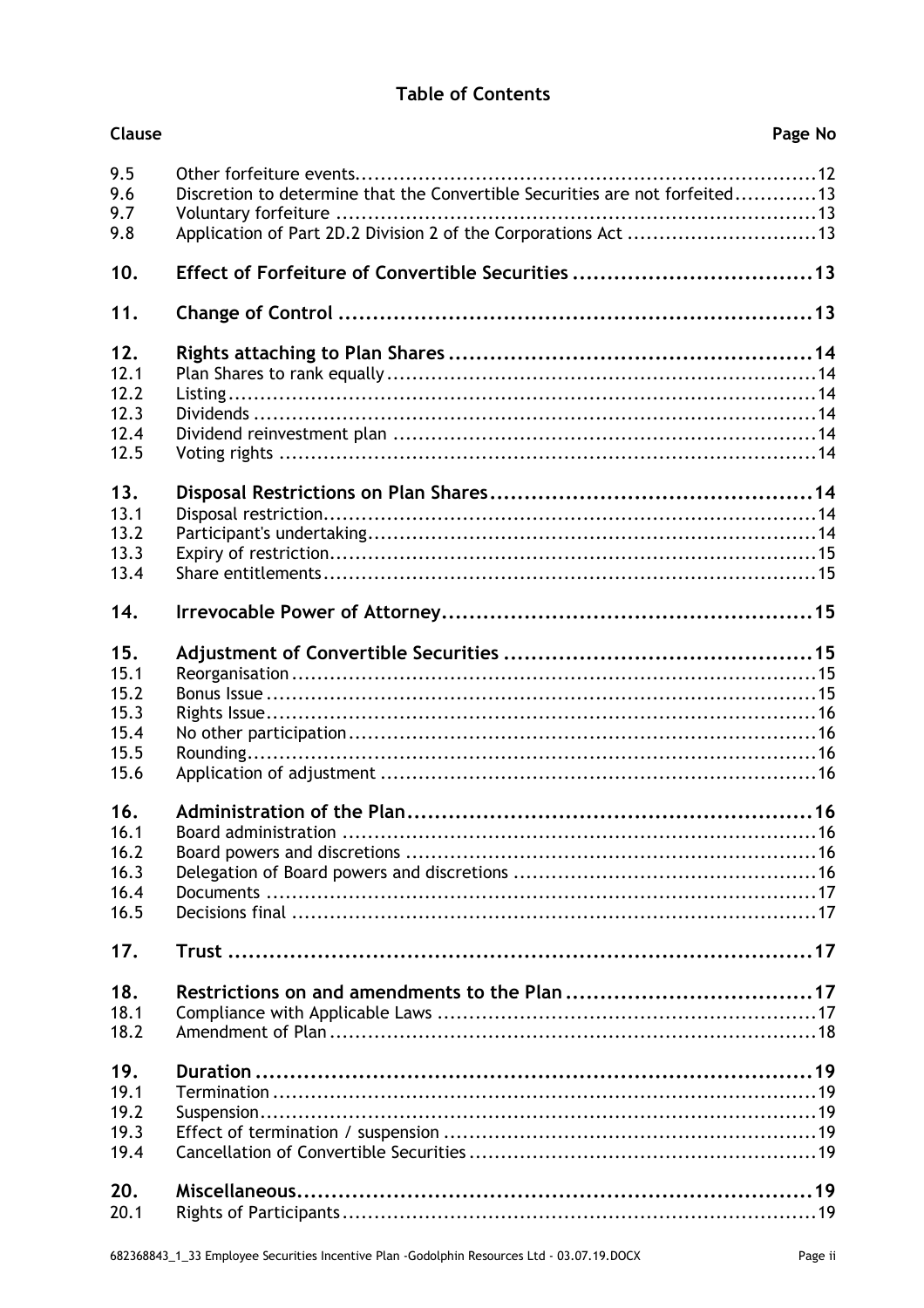### **Table of Contents**

Clause

### Page No

| 20.2 |  |
|------|--|
| 20.3 |  |
| 20.4 |  |
| 20.5 |  |
| 20.6 |  |
| 20.7 |  |
| 20.8 |  |
| 20.9 |  |
|      |  |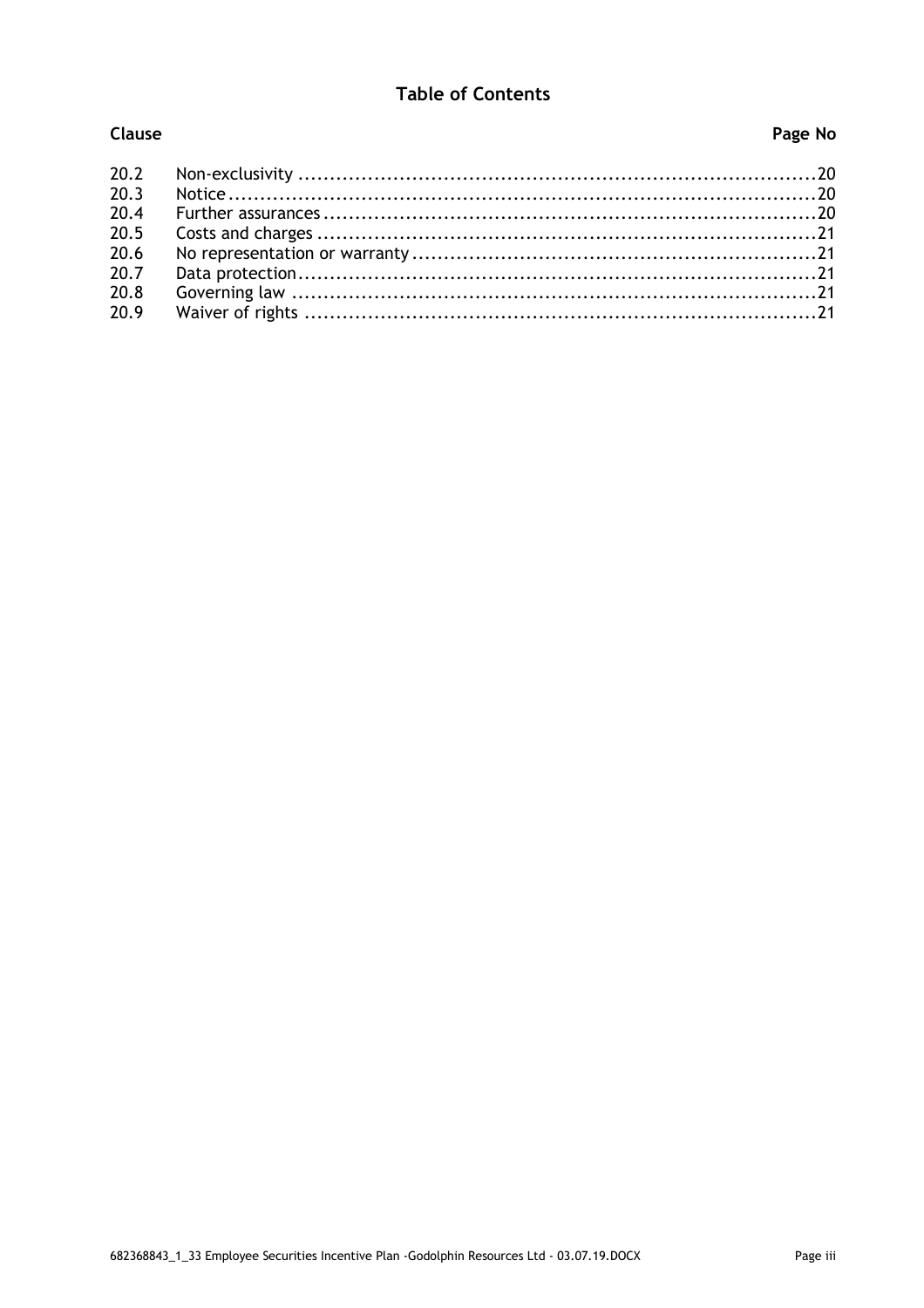### **1. Definitions and interpretation**

### **1.1 Definitions**

In these Rules, unless the context otherwise requires, the following terms and expressions will have the following meanings:

**Ancillary Documentation** means all documentation which the Board specifies in an Invitation that an Eligible Participant must enter into and/or provide in connection with an Application for Securities.

**Applicable Law** means any one or more or all, as the context requires of:

- (a) the Corporations Act;
- (b) the Listing Rules;
- (c) the Constitution;
- (d) the *Income Tax Assessment Act 1936* (Cth) and the *Income Tax Assessment Act 1997* (Cth);
- (e) any relevant practice note, policy statement, regulatory guide, class order, declaration, guideline, policy, procedure, ruling, judicial interpretation or other guidance note made to clarify, expand or amend (a), (b), or (d) above;
- (f) any other legal requirement (including, without limitation, the rules of the general law, including common law and equity, and any judgment, order, decree, declaration or ruling of a court of competent jurisdiction or government agency binding on a person or the assets of that person) that applies to the Plan; and
- (g) in respect of acquisition or disposals of any Shares, any formal policy relating to dealings in Shares adopted by the Board from time to time, including the Share Trading Policy.

**Application** means, in respect of a Security, an application for that Security made by an Eligible Participant in response to an Invitation.

**Application Form** means an application form attached to, or enclosed with, an Invitation.

**ASIC** means the Australian Securities and Investments Commission.

**ASIC Class Order 14/1000** means ASIC Class Order [CO 14/1000] which provides relief for employee incentive scheme offers from disclosure, licensing, advertising, hawking and on-sale in relation to listed bodies.

**Associate** has the same meaning as in section 12 of the Corporations Act.

**Associated Body Corporate** has the meaning given to that term in ASIC Class Order 14/1000.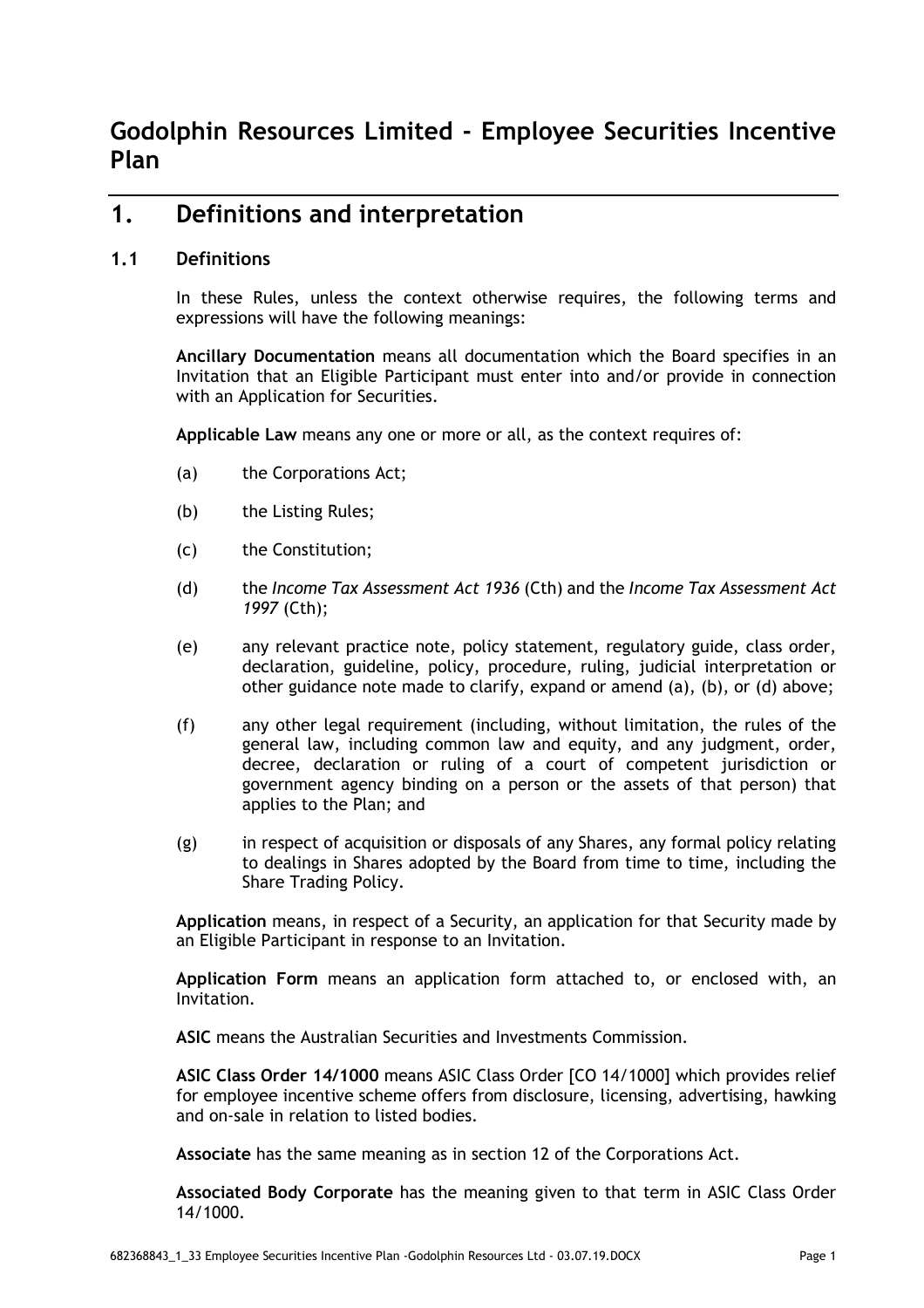**ASX** means the ASX Limited (ACN 008 624 691) trading as the Australian Securities Exchange or the securities exchange operated by that entity, as appropriate.

**ASX Holding Lock** has the same meaning as "Holding Lock" in Chapter 19 of the Listing Rules.

**Board** means the board of directors of the Company, a committee appointed by the board of directors of the Company as constituted from time to time, or, in respect of a particular matter, any person who is provided with delegated authority by the board of directors of the Company in respect of that particular matter from time to time.

**Business Day** means a day (other than a Saturday, Sunday or public holiday) on which banks are open for general banking business in Perth, Australia.

**Certificate** means a certificate evidencing the grant of a Security.

**Change of Control Event** means:

- (a) a change in Control of the Company;
- (b) where members of the Company approve any compromise or arrangement for the purpose of, or in connection with, a scheme for the reconstruction of the Company or its amalgamation with any other body corporate or bodies corporate (other than a scheme that does not involve a change in the ultimate beneficial ownership of the Company), which will, upon becoming effective, result in any person (either alone or together with its Associates) owning more than fifty per cent (50%) of Issued Capital;
- (c) where a person becomes the legal or the beneficial owner of, or has a Relevant Interest in, more than fifty per cent (50%) of Issued Capital;
- (d) where a person becomes entitled to acquire, hold or has an equitable interest in more than fifty per cent (50%) of Issued Capital; and
- (e) where a Takeover Bid is made to acquire more than fifty per cent (50%) of Issued Capital (or such lesser number of Shares that when combined with the Shares that the bidder (together with its Associates) already owns will amount to more than 50% of Issued Capital) and the Takeover Bid becomes unconditional and the bidder (together with its Associates) has a Relevant Interest in more than 50% of Issued Capital,

but, for the avoidance of doubt, does not include any internal reorganisation of the structure, business and/or assets of the Group.

**Company** means Godolphin Resources Limited (ACN 633 779 950)

**Constitution** means the constitution of the Company.

**Control** has the same meaning as in section 50AA of the Corporations Act.

**Convertible Security** means a Security exercisable for Plan Share(s) in accordance with these Rules, including an Option, Performance Right or Performance Share.

**Corporations Act** means the *Corporations Act 2001* (Cth).

**Eligible Participant** means a person that: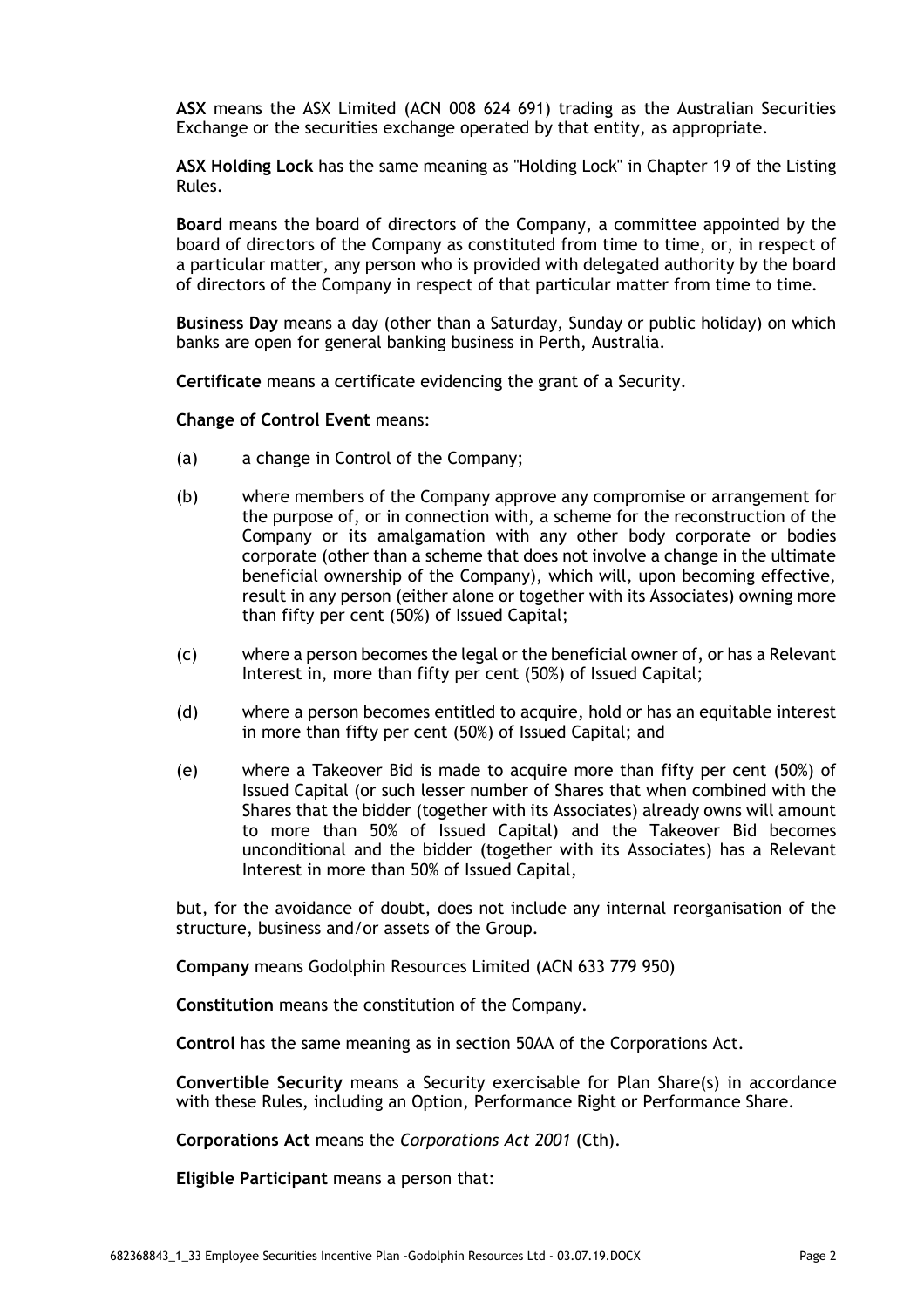- (a) is an "eligible participant" (as that term is defined in ASIC Class Order 14/1000) in relation to the Company or an Associated Body Corporate; and
- (b) has been determined by the Board to be eligible to participate in the Plan from time to time.

**Engagement Arrangement** means in respect of:

- (a) an employee of a member of the Group, the terms under which the relevant member of the Group has employed that person;
- (b) a director of a member of the Group that is not also an employee, the terms under which the relevant member of the Group has appointed that director to their office; or
- (c) a contractor or consultant to a member of the Group, the terms under which the relevant member of the Group has engaged that contractor or consultant.

**Exercise Price** means, in respect of a Convertible Security, the price to be paid by the Participant (if any) when exercising that Security as specified in the relevant Invitation. For the avoidance of doubt, the Exercise Price for a Security may be nil.

**Expiry Date** means, in relation to a Convertible Security, the 'expiry date' which is specified in the Invitation or Vesting Notice (if any).

**Grant Date** means, in relation to a Security, the date on which that Security is granted to a Participant, as set out on the relevant Certificate.

**Group** means the Company and each of its Associated Bodies Corporate from time to time.

A person is **Insolvent** if:

- (a) it is (or states that it is) an insolvent under administration or insolvent (each as defined in the Corporations Act);
- (b) it has had a controller appointed or is in liquidation, in provisional liquidation, under administration, wound up or has had a receiver appointed to any part of its property;
- (c) it is subject to any arrangement, assignment, moratorium or composition, protected from creditors under any statute or dissolved (in each case, other than to carry out a reconstruction or amalgamation while solvent on terms approved by the Company);
- (d) an application or order has been made (and in the case of the application, it is not stayed, withdrawn or dismissed within 30 days), resolution passed, proposal put forward, or any other action taken, in each case in connection with that person, which is likely to result in any of (a), (b) or (c) above);
- (e) it is taken (under s.459F(1) of the Corporations Act) to have failed to comply with a statutory demand);
- (f) it is subject to an event described in section  $459C(2)(b)$  or section 585 of the Corporations Act;
- (g) it is otherwise unable to pay its debts when they fall due; or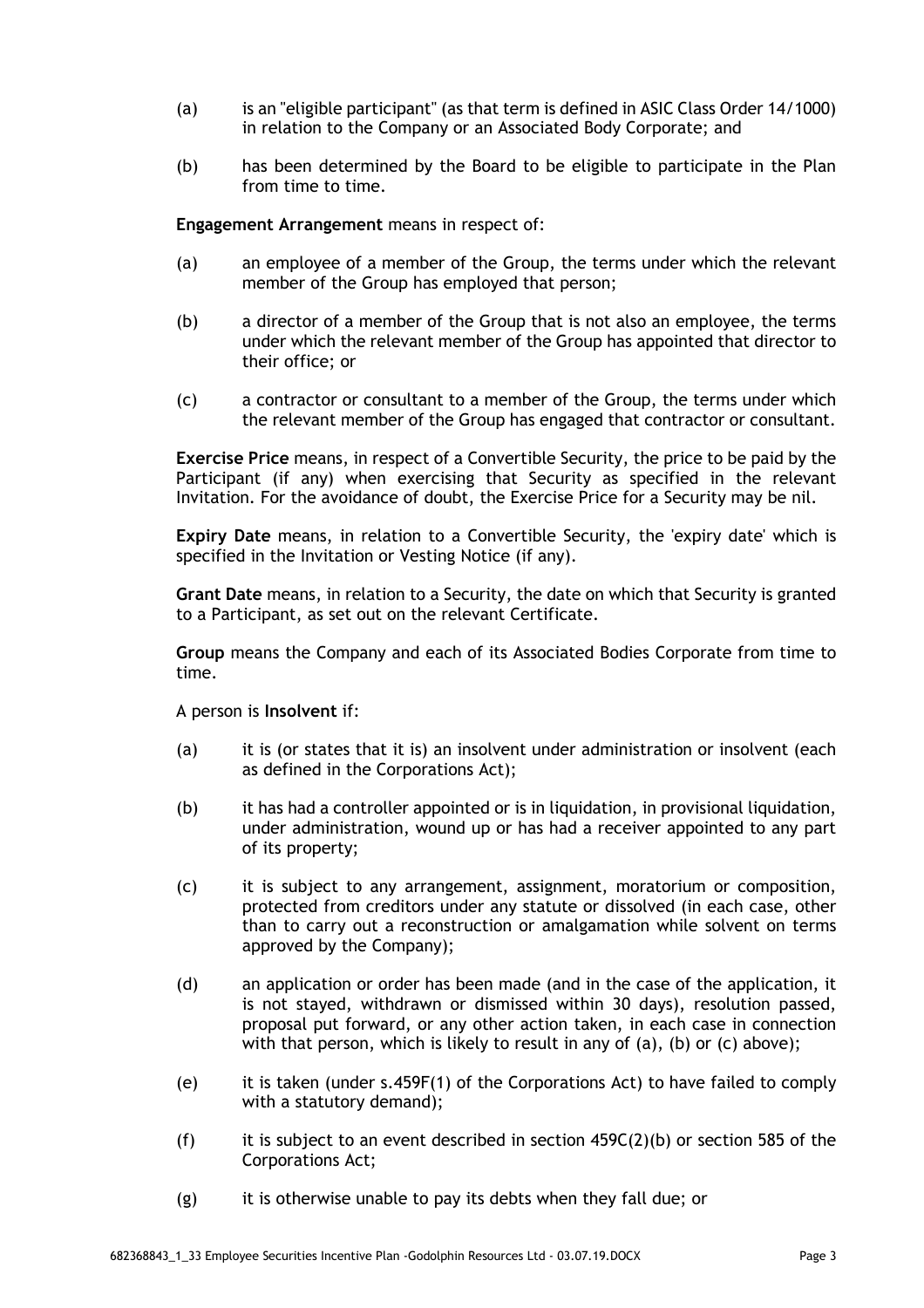(h) something having a substantially similar effect to (a) to (g) happens in connection with that person under the law of any jurisdiction.

**Invitation** means an invitation to an Eligible Participant to apply for the grant of one or more Securities made in accordance with clause 3.2 of these Rules.

**Issued Capital** means issued Shares from time to time.

**Leaver** means a Participant who ceases to be an Eligible Participant.

**Listing Rules** means the listing rules, market rules and operating rules of a financial market in respect of which the Company's shares are quoted or are the subject of an application for quotation, including but not limited to, the official listing rules of the ASX.

**Market Value** means, at any given date, the volume weighted average price per Share traded on the ASX over the five (5) trading days immediately preceding that given date, unless otherwise specified in an Invitation.

**Nominated Party** means, in respect of an Eligible Participant:

- (a) that person's spouse;
- (b) that person's biological or legally adopted child of at least 18 years of age;
- (c) a trustee or trustees of a trust set up wholly for the benefit of that Eligible Participant and/or a person mentioned in sub-clauses (a) or (b) above (but not including any trust established by the Company under clause 17); or
- (d) a company in which all of the issued shares are beneficially held by, and all of the voting rights are beneficially held by:
	- (i) the Eligible Participant; and/or
	- (ii) a person or persons mentioned in sub-clauses (a), (b) or (c) above.

**Notice of Exercise** means a notice given by or on behalf of the Participant (in the form set out in Annexure determined by the Board from time to time) to exercise a Convertible Security in accordance with clause 7.1.

**Option** means an option granted under these Rules to acquire one or more Shares by transfer or allotment, as set out in the relevant Invitation.

**Participant** means an Eligible Participant who has been granted any Security under this Plan.

**Performance Right** means a right granted under these Rules to acquire one or more shares by transfer or allotment as set out in the relevant Invitation.

**Performance Share** means a performance share convertible into a Share upon achievement of a relevant performance hurdle.

**Plan** means the Godolphin Resources Limited Employee Incentive Plan.

**Plan Shares** means all Shares issued or transferred to a Participant under these Rules, including upon the valid exercise of a Security.

**Rules** means the rules of the Plan which are set out in this document.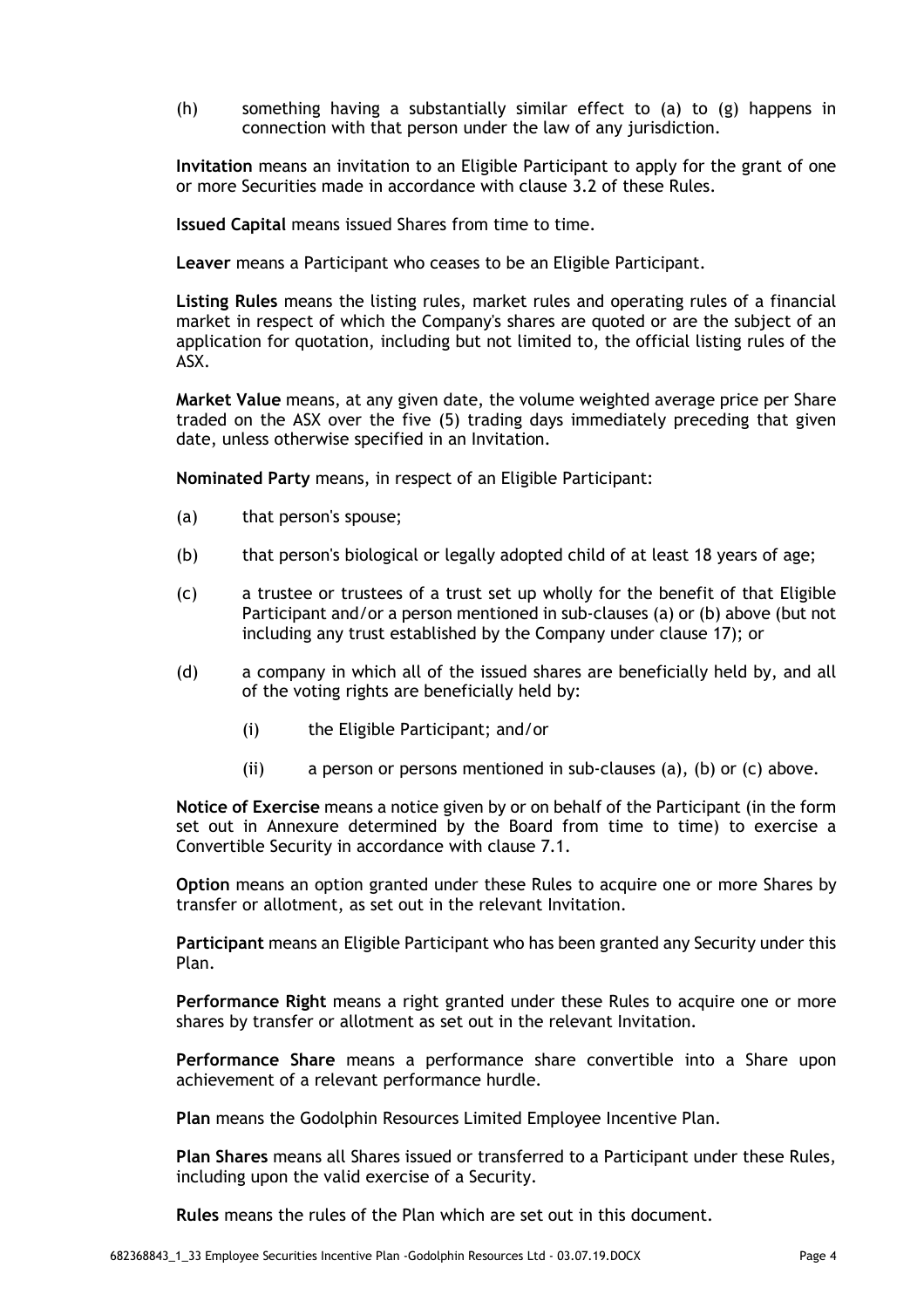**Security** means a security in the capital of the Company granted under these Rules, including a Plan Share, Option, Performance Right, Performance Share or other Convertible Security.

**Security Interest** means a mortgage, charge, pledge, lien, encumbrance or other third party interest of any nature.

**Share** means a fully paid ordinary share in the capital of the Company.

**Shareholder** means a holder of a Share.

**Share Trading Policy** means any share trading policy of the Company, as amended from time to time.

**Takeover Bid** has the meaning given to that term in the Corporations Act.

**Trustee** means the trustee, from time to time, of any employee share trust used by the Company to deliver any Plan Shares arising from the exercise of a Convertible Security under these Rules.

**Vesting Condition** means, in relation to a Convertible Security, any conditions to vesting of that Convertible Security that are set out in the Invitation for that Convertible Security.

**Vesting Notice** means, in relation to a Convertible Security, the notice given by or on behalf of the Company to a Participant informing him or her that the Convertible Security may be exercised in accordance with the terms of these Rules.

### **1.2 Interpretation**

In these Rules, unless otherwise stated or the contrary intention appears:

- (a) the singular includes the plural and vice versa;
- (b) a gender includes all genders;
- (c) a reference to a document, agreement, plan or rules includes that document, agreement, plan or rules as novated, amended, varied, supplemented or replaced from time to time;
- (d) headings are for convenience only and do not affect the interpretation of these Rules;
- (e) a reference to any thing (including any amount) includes any part of that thing and a reference to a group of things or persons includes each thing or person in that group;
- (f) a reference to any legislation includes any modification or replacement of it and all regulations and statutory instruments issued under it and a reference to any provision of any legislation includes any modification or substitution of it;
- (g) a reference to these Rules includes all recitals, annexures, addendums and schedules to these Rules;
- (h) a reference to a person includes a reference to the person's executors, legal personal representatives, administrators and successors or a body corporate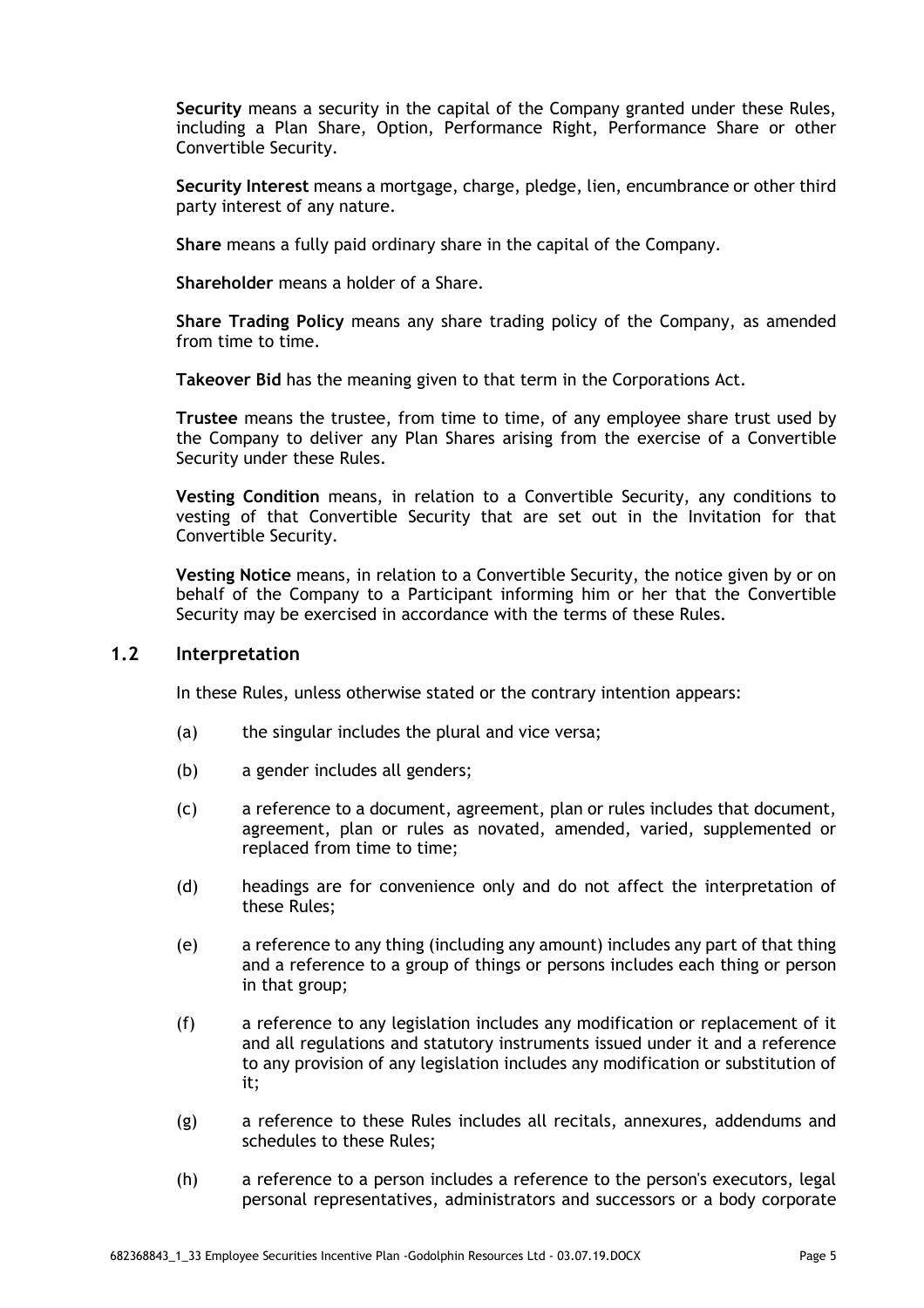including any person taking by way of novation and, in the case of a trustee, includes any substituted or additional trustee;

- (i) the expression "person" includes an individual, the estate of an individual, the legal personal representative of an individual, a corporation, an authority, an association or a joint venture (whether incorporated or unincorporated), a partnership and a trust;
- (j) in these Rules any reference to "include" means to include without limitation;
- (k) a reference to "including" (or any similar term) is not to be construed as implying any limitation;
- (l) a monetary amount is a reference to Australian dollars;
- (m) where any word is given a defined meaning, any other part of speech or other grammatical form in respect of such word or phrase has a corresponding meaning; and
- (n) any capitalised terms in these Rules that are not defined in clause 1.1 have the meaning given to them in the Corporations Act.

### **1.3 Inconsistencies**

Notwithstanding anything to the contrary in any Engagement Arrangement with a Participant, but subject at all times to these Rules, if there is any inconsistency between these Rules and an Engagement Arrangement, these Rules prevail.

### **1.4 Income Tax Assessment Act**

This Plan is a plan to which Subdivision 83A-C of the *Income Tax Assessment Act 1997* (Cth) applies (subject to the conditions in that Act).

### **1.5 Construed against a party**

No provision or expression in these Rules is to be construed against a party on the basis that the party (or its advisers) was responsible for the drafting of these Rules.

### **1.6 Applicable Law**

These Rules, the offering and granting of any Security and the rights attaching to or interests in any Security will at all times be subject to Applicable Law.

### **1.7 Rounding**

Where any calculation or adjustment to be made pursuant to these Rules produces a fraction of a cent or a fraction of a Security, the fraction will be eliminated by rounding to the nearest whole number.

#### **1.8 Constitution**

The entitlements of Eligible Participants under these Rules are subject to the Constitution. In the event of any inconsistency between these Rules and the Constitution, the terms of the Constitution will prevail.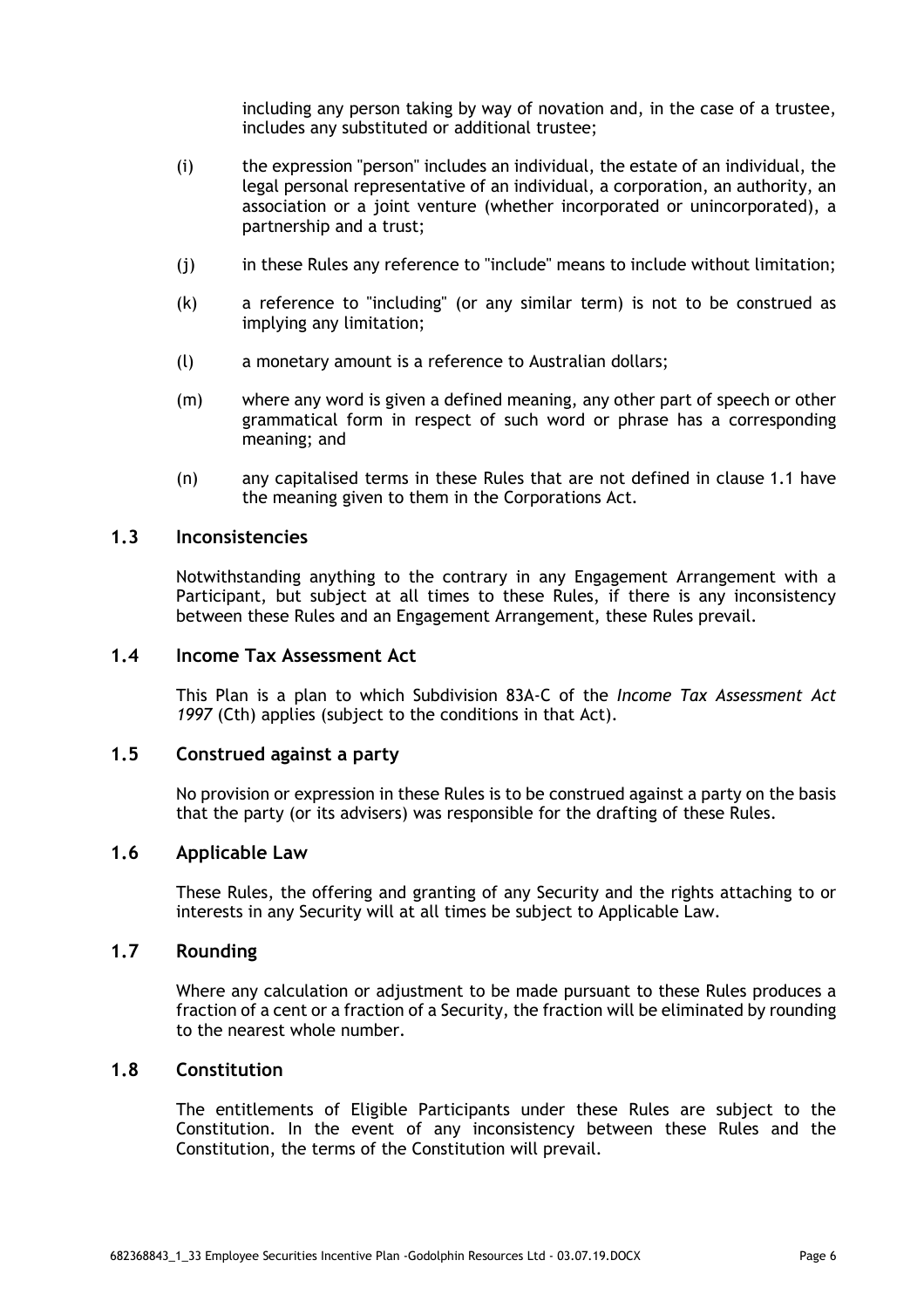### **2. Introduction**

### **2.1 Purpose**

The purpose of the Plan is to:

- (a) assist in the reward, retention and motivation of Eligible Participants;
- (b) link the reward of Eligible Participants to Shareholder value creation; and
- (c) align the interests of Eligible Participants with shareholders of the Group by providing an opportunity to Eligible Participants to receive an equity interest in the Company in the form of Securities.

### **2.2 Commencement**

The Plan will commence on a date determined by the Board.

### **2.3 Rules are binding**

The Company and each Participant are bound by these Rules.

# **3. Eligibility, Invitation and Application**

### **3.1 Eligibility**

The Board may from time to time determine that an Eligible Participant may participate in the Plan.

### **3.2 Invitation**

- (a) Following determination that an Eligible Participant may participate in the Plan, the Board may at any time and from time to time make an Invitation to that Eligible Participant.
- (b) An Invitation to an Eligible Participant to apply for Securities may be made on such terms and conditions as the Board decides from time to time, including as to:
	- (i) the number of Securities for which that Eligible Participant may apply;
	- (ii) the Grant Date;
	- (iii) the amount payable (if any) for the grant of each Security or how such amount is calculated;
	- (iv) the Exercise Price (if any);
	- (v) the Vesting Conditions (if any);
	- (vi) disposal restrictions attaching to the Plan Shares (if any);
	- (vii) whether cashless exercise of the Securities is permitted under clause 7.2;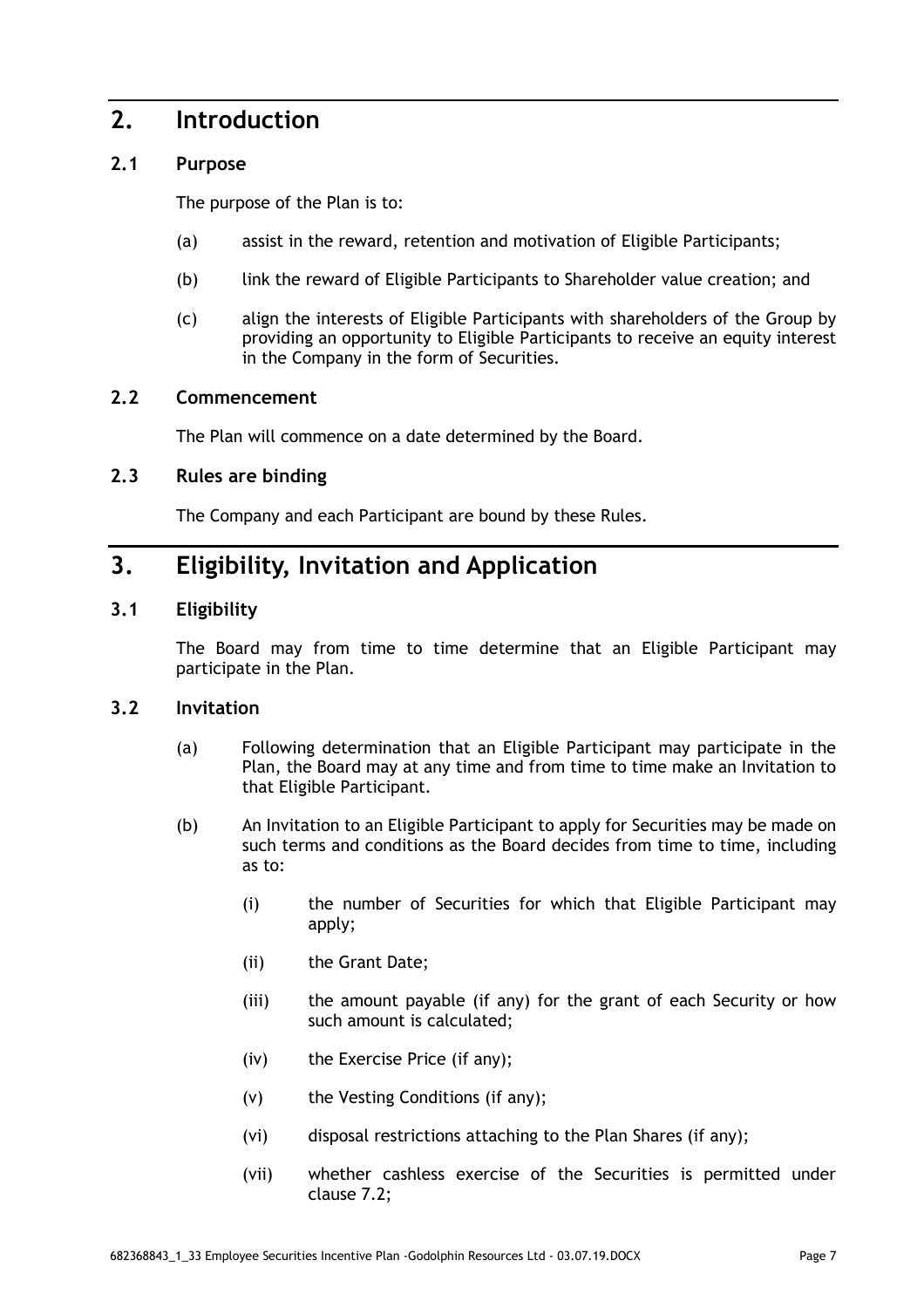- (viii) the method by which Shares will be delivered to the Participant under clause 8 after the valid exercise of the Convertible Security (if relevant); and
- (ix) any other supplementary terms and conditions.

### **3.3 Form of Application**

An Invitation to an Eligible Participant must be accompanied by an Application Form and the Ancillary Documentation (if any).

### **3.4 Eligible Participant agrees to be bound**

Each Eligible Participant is, by submitting a completed Application Form, deemed to have agreed to be bound by:

- (a) the terms of the Invitation and the Application Form;
- (b) the Ancillary Documentation (if any);
- (c) these Rules; and
- (d) the Constitution.

### **3.5 Who may apply**

On receipt of an Invitation, an Eligible Participant may apply for the Securities the subject of the Invitation by sending the completed Application Form to the Company (or its designated officer as set out in the Application Form) by the time and date specified in the Invitation, unless otherwise determined by the Board.

### **3.6 Acceptance of Application**

- (a) The Board may accept an Application from an Eligible Participant in whole or in part.
- (b) The Company may not grant a Security to an Eligible Participant unless it has received a duly signed and completed Application Form together with all applicable Ancillary Documentation from that Eligible Participant. The Application Form and, where applicable, the Ancillary Documentation must be in the form included with the Invitation, and may not be made on the basis that it is subject to any terms and conditions other than those specified in the Invitation.

### **3.7 When an Application will not be accepted**

Unless otherwise determined by the Board, an Application will not be accepted if at the time the Company received the duly signed and completed Application Form together with all Ancillary Documentation:

- (a) the applicant is not an Eligible Participant;
- (b) notice of termination of the applicant's Engagement Arrangement has been given (whether by the applicant or by one or more members of the Group); or
- (c) the Board has determined that the applicant is no longer eligible to participate in the Plan.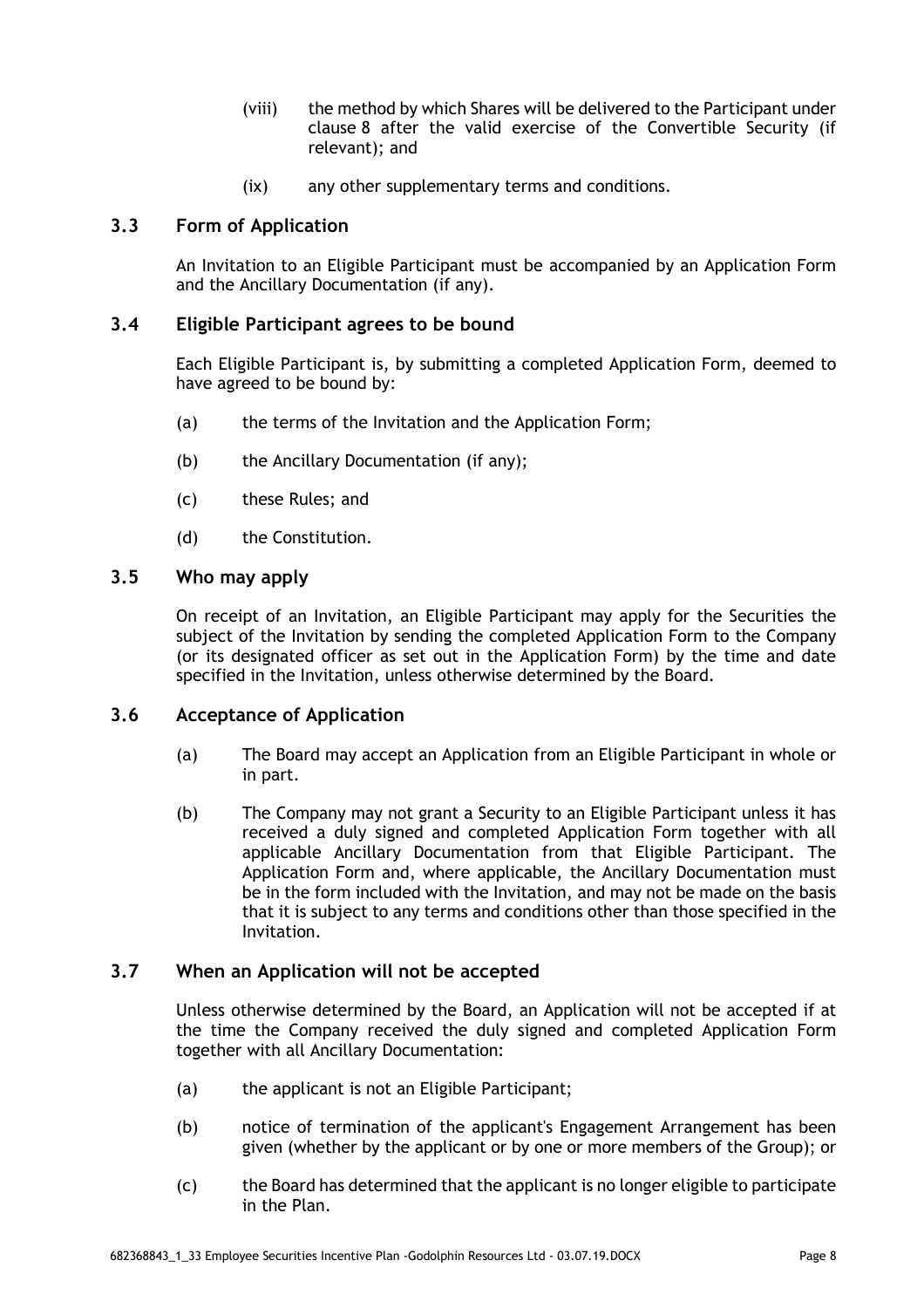### **3.8 Right to nominate**

- (a) Unless otherwise expressly permitted in the Invitation, an Eligible Participant may only submit an Application in the Eligible Participant's name and not on behalf of any other person.
- (b) If an Eligible Participant is permitted in the Invitation, the Eligible Participant may, by notice in writing to the Board, nominate a Nominated Party in whose favour the Eligible Participant wishes to renounce the Invitation in order for the Nominated Party to be granted the Securities the subject of the Invitation.
- (c) The Board may in its discretion resolve not to allow a renunciation of an Invitation in favour of a Nominated Party without giving any reason for that decision. For the avoidance of doubt, the Board will not facilitate the renunciation of the Invitation as set out in clause 3.8(b) in favour of the Nominated Party where to do so would be inconsistent with:
	- (i) ASIC Class Order 14/1000; or
	- (ii) any covenant or other provision set out in an exemption or modification granted from time to time by ASIC in respect of the Plan or which applies to the Plan pursuant to ASIC's power to exempt or modify the Corporations Act.
- (d) If the Board resolves to allow a renunciation of an Invitation in favour of a Nominated Party:
	- (i) the Board may impose any such conditions that it thinks fit in respect of that renunciation; and
	- (ii) the Eligible Participant must procure that the permitted Nominated Party accepts the Invitation made to the Eligible Participant and that both the Eligible Participant and the Nominated Party agree to be bound by the Rules and execute any documents required by the Company in order to receive the grant and to give effect to these Rules.
- (e) If Securities are granted to a Nominated Party nominated by an Eligible Participant, then to the extent necessary to give effect to the intent of these Rules, the Eligible Participant will continue to be treated as the Participant.

### **3.9 Multiple Invitations**

The Board may invite an Eligible Participant to apply for any number and type of Security, notwithstanding that the Eligible Participant has previously been invited to apply for Securities.

### **4. Grant of Securities**

### **4.1 Company to grant Securities**

Following receipt of a duly completed and signed Application Form together with all applicable Ancillary Documentation, the Company will, to the extent that it has accepted such Application, grant the Participant the relevant number and type of Securities, subject to the terms and conditions set out in the Invitation, these Rules and the Ancillary Documentation.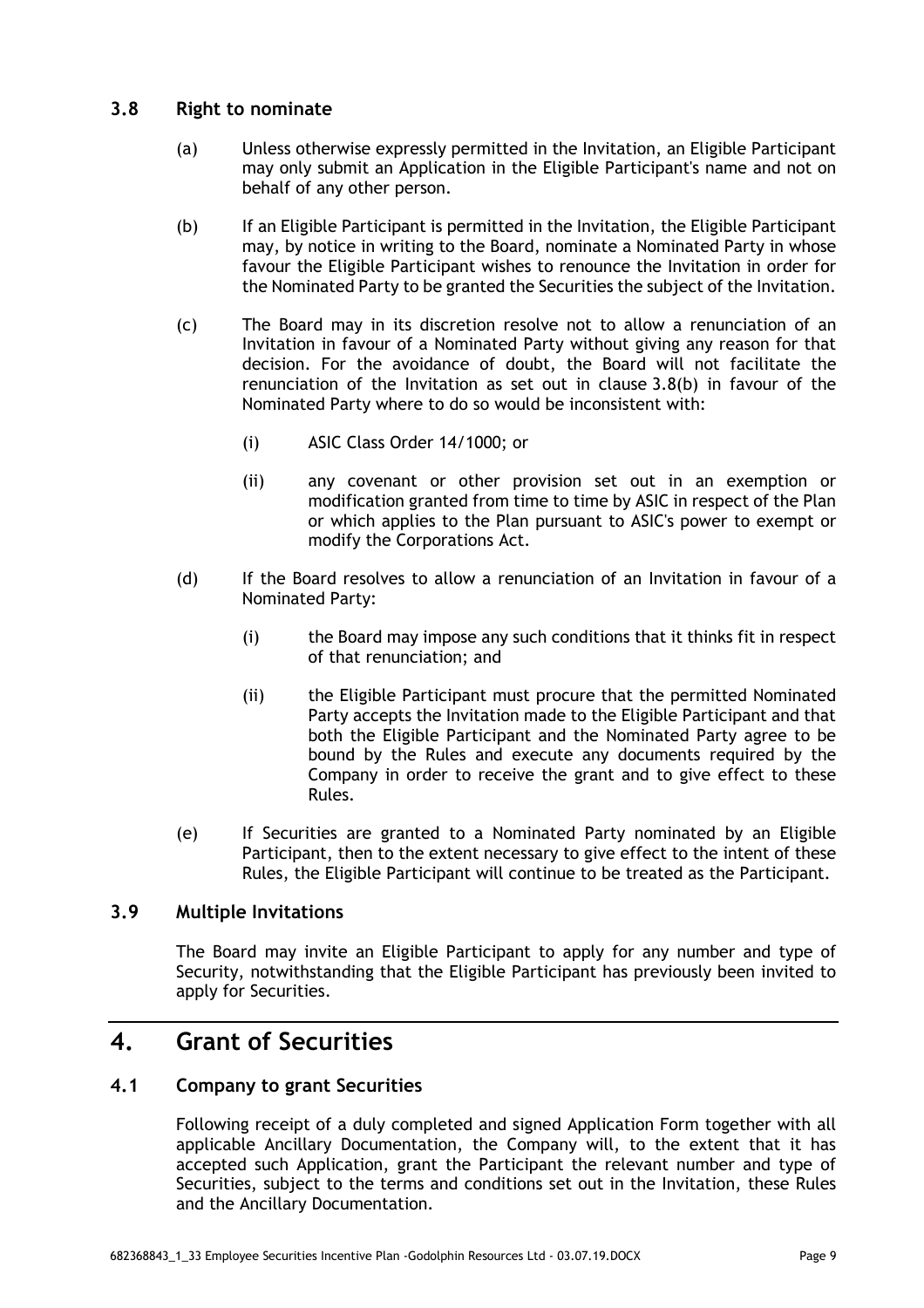### **4.2 Certificate of Security**

Following the grant of a Security, the Company will issue to the Participant a Certificate.

### **5. Terms of Convertible Securities**

### **5.1 Participant's rights**

Prior to a Convertible Security being exercised in accordance with clause 7:

- (a) a Participant does not have any interest (legal, equitable or otherwise) in any Share the subject of the Convertible Security other than those expressly set out in these Rules; and
- (b) a Participant is not entitled to:
	- (i) notice of, or to vote or attend at, a meeting of the shareholders of the Company; and
	- (ii) receive any dividends declared by the Company,

by virtue of holding the Convertible Security.

### **5.2 Restriction of dealing**

Unless determined otherwise by the Board in its absolute discretion, or the relevant dealing is effected by force of law on death or legal incapacity to the Participant's legal personal representative, a Participant may not sell, assign, transfer, grant a Security Interest over or otherwise deal with a Convertible Security that has been granted to them. The Convertible Security is forfeited immediately on purported sale, assignment, transfer, dealing or grant of a Security Interest other than in accordance with these Rules.

### **5.3 Prohibition on hedging**

A Participant must not enter into any arrangement for the purpose of hedging their economic exposure to a Convertible Security that has been granted to them.

### **5.4 Register of Convertible Securities**

Each Convertible Security granted under these Rules will be registered in the appropriate register of the Company.

### **5.5 Listing**

Unless determined otherwise by the Board in its absolute discretion, a Convertible Security granted under the Plan will not be quoted on the ASX or any other recognised exchange.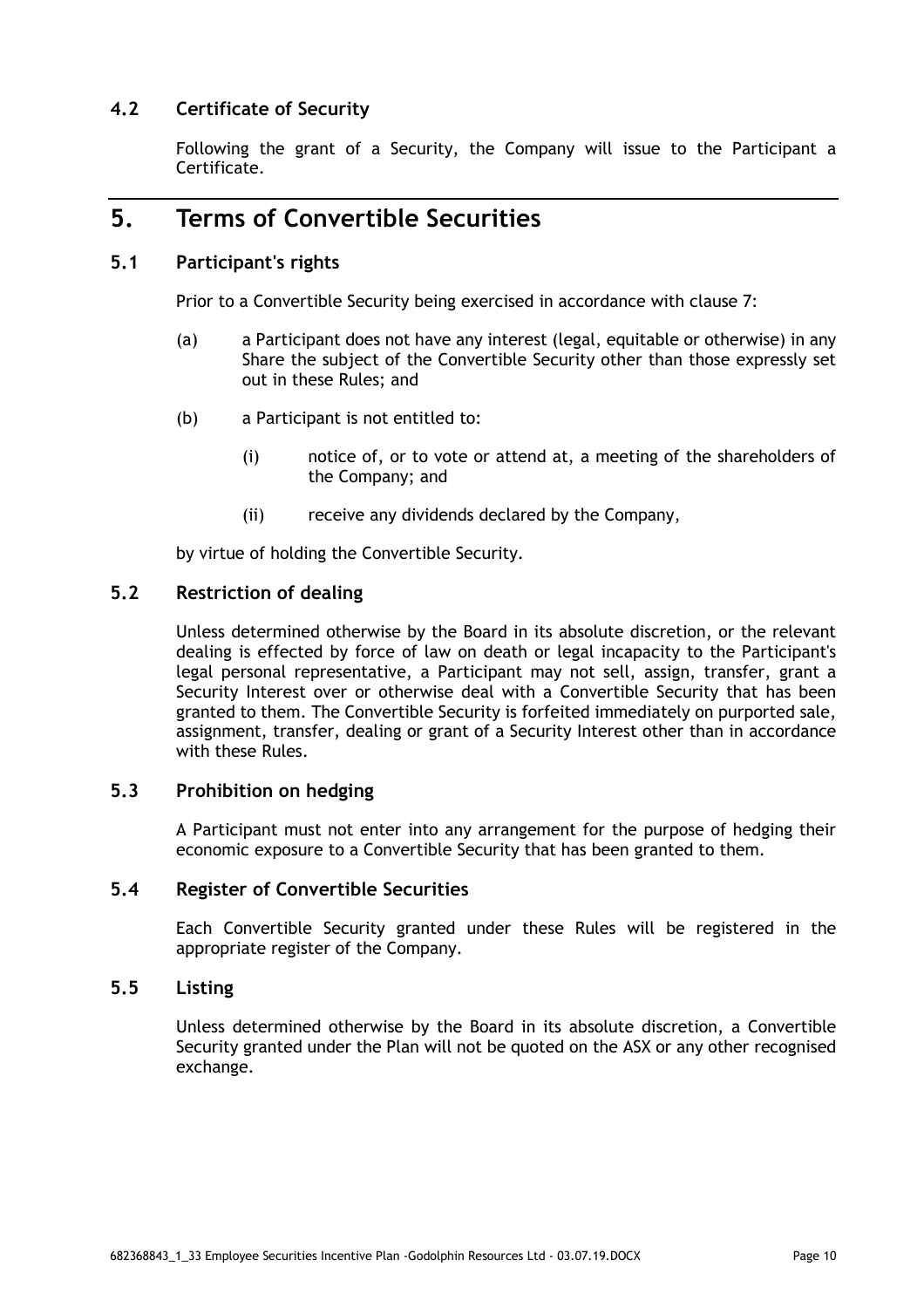# **6. Vesting of Convertible Securities**

### **6.1 Vesting**

A Convertible Security will vest when a Vesting Notice in respect of that Convertible Security is given to the Participant.

### **6.2 Waiver of Vesting Condition**

A Vesting Condition for a Convertible Security may, subject to Applicable Laws, be waived by the Board by written notice to the relevant Participant and on such terms and conditions as determined by the Board and set out in that notice.

# **7. Exercise of Convertible Securities**

### **7.1 Exercise of Convertible Securities**

- (a) A Convertible Security may not be exercised unless and until that Convertible Security has vested in accordance with clause 6, or such earlier date on which the Participant is entitled to exercise that Convertible Security in accordance with these Rules.
- (b) To exercise a Convertible Security, the Participant must:
	- (i) deliver a signed Notice of Exercise; and
	- (ii) subject to clause 7.2, pay the Exercise Price (if any) to or as directed by the Company,

at any time prior to the earlier of:

- (iii) any date specified in the Vesting Notice; and
- (iv) the Expiry Date.

For the avoidance of doubt and subject to clause 7.2, the total Exercise Price payable by the Participant on exercise of their Convertible Securities is the Exercise Price multiplied by the number of Convertible Securities being exercised by that Participant, rounded up to the nearest cent.

(c) If the Participant does not deliver a signed Notice of Exercise and (subject to clause 7.2) pay the Exercise Price to or as directed by the Company in relation to a Convertible Security by the requisite date, that Convertible Security will automatically be forfeited.

### **7.2 Cashless exercise of Convertible Securities**

An Invitation may specify that at the time of exercise of the Convertible Securities subject of the Invitation, the Participant may elect not to be required to provide payment of the Exercise Price for the number of Convertible Securities specified in a Notice of Exercise but that on exercise of those Convertible Securities the Company will transfer or allot to the Participant that number of Shares equal in value to the positive difference between the then Market Value of the Shares at the time of exercise and the Exercise Price that would otherwise be payable to exercise those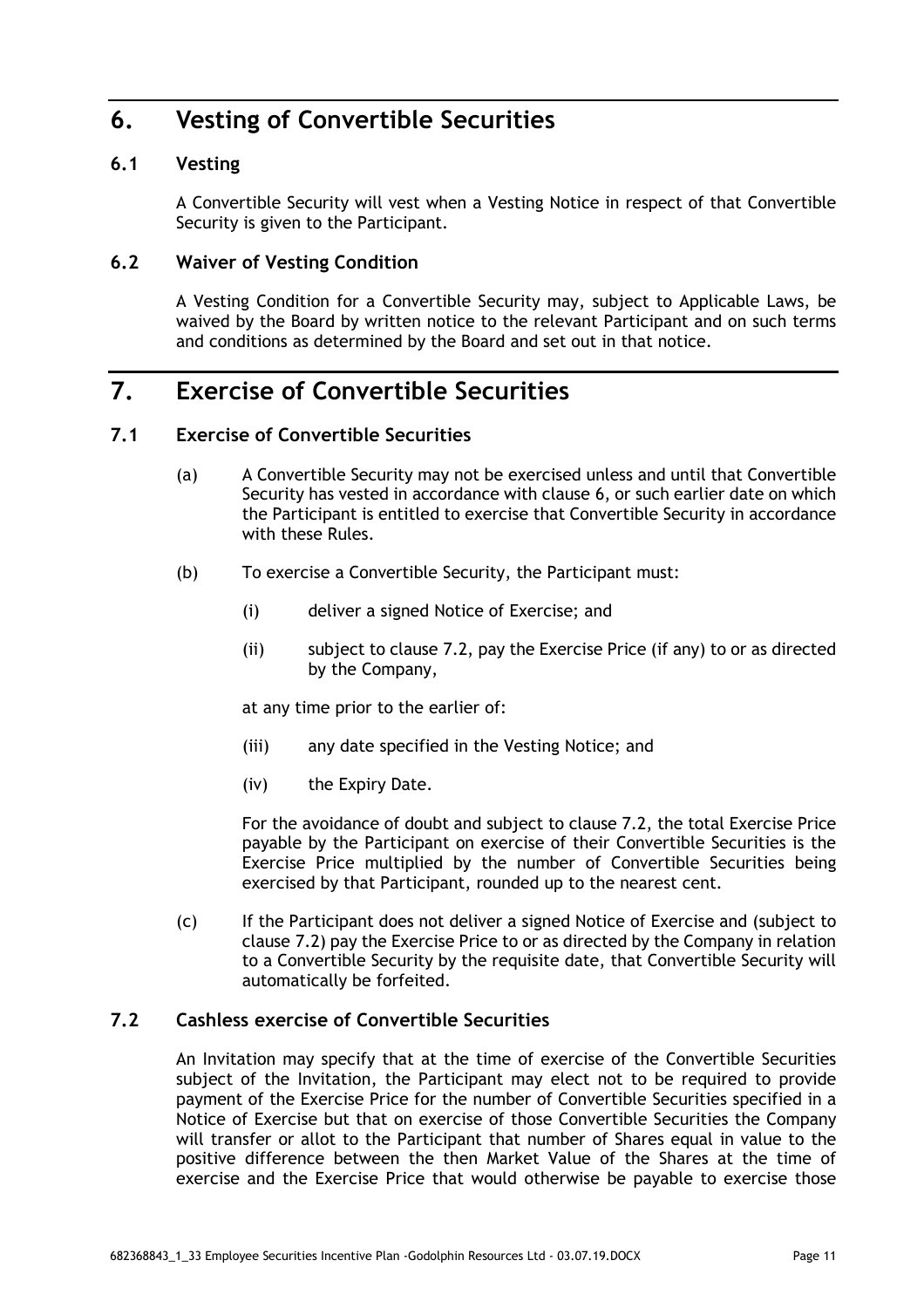Convertible Securities (with the number of Shares rounded down to the nearest whole Share).

### **8. Delivery of Shares on exercise of Convertible Securities**

As soon as practicable after the valid exercise of a Convertible Security by a Participant in accordance with clause 7, the Company will:

- (a) issue, allocate or cause to be transferred to that Participant the number of Shares to which the Participant is entitled under these Rules; and
- (b) issue a substitute Certificate for any remaining unexercised Convertible Securities held by that Participant.

# **9. Forfeiture of Convertible Securities**

### **9.1 Leaver**

Where a Participant who holds Convertible Securities becomes a Leaver, all unvested Convertible Securities will automatically be forfeited by the Participant, unless the Board otherwise determines in its discretion to permit some or all of the Convertible Securities to vest.

### **9.2 Fraudulent or dishonest actions**

Where the Board determines that a Participant has:

- (a) acted fraudulently or dishonestly; or
- (b) wilfully breached his or her duties to the Group,

the Board may in its discretion deem all unvested Convertible Securities held by that Participant to have been forfeited.

### **9.3 Failure to satisfy Vesting Conditions**

Unless otherwise stated in the Invitation or determined by the Board, a Convertible Security which has not yet vested will be forfeited immediately on the date that the Board determines (acting reasonably and in good faith) that any applicable Vesting Conditions have not been met or cannot be met by the relevant date.

#### **9.4 Insolvency**

Unless otherwise stated in the Invitation or determined by the Board, a Convertible Security held by a Participant in accordance with these Rules will be forfeited immediately on the date that the Participant becomes Insolvent.

### **9.5 Other forfeiture events**

Unless the Board otherwise determines, or as otherwise set out in these Rules, any Convertible Securities which have not yet vested will be automatically forfeited on the Expiry Date.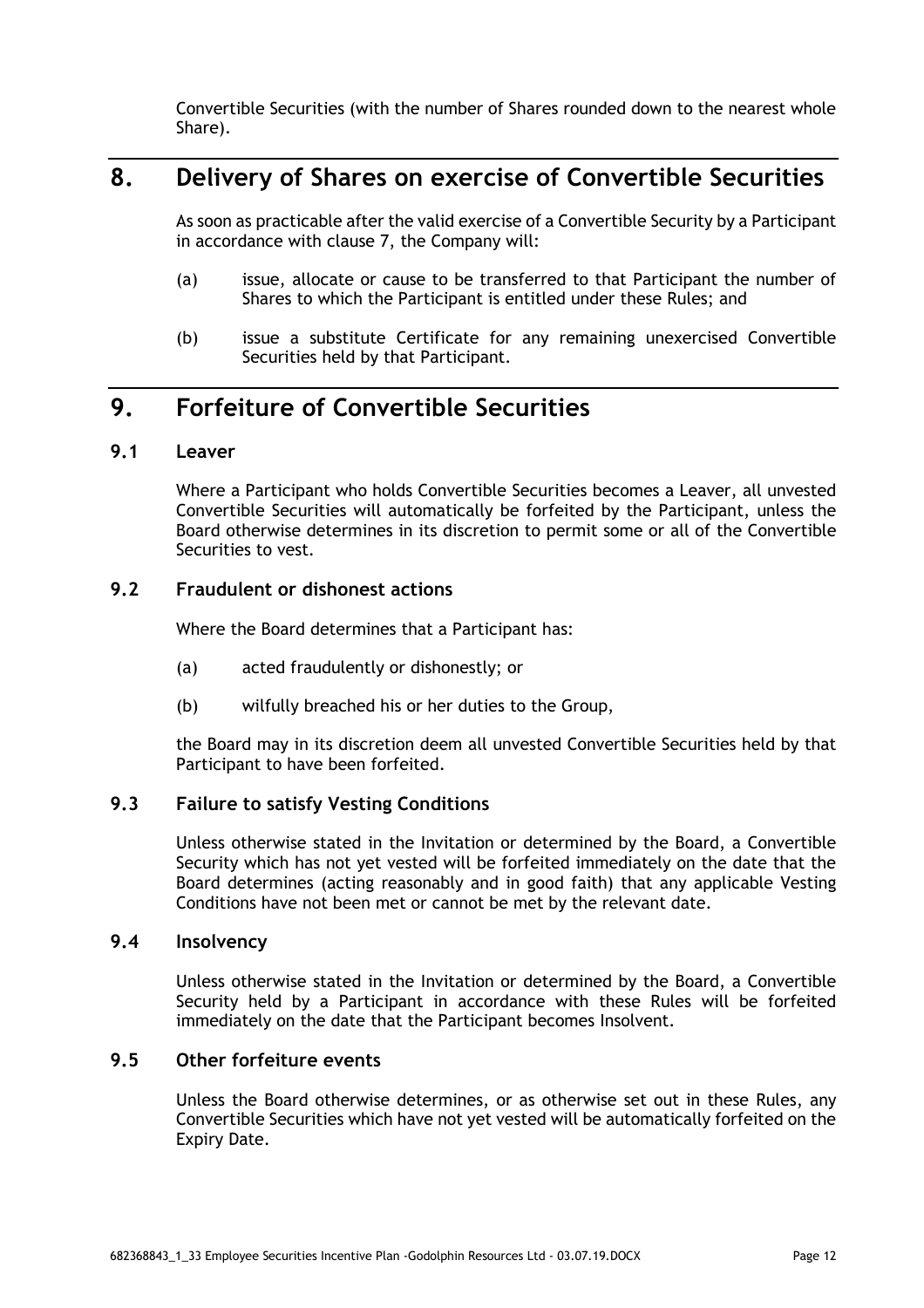### **9.6 Discretion to determine that the Convertible Securities are not forfeited**

Notwithstanding clauses 9.1 to 9.5 (inclusive), the Board may decide (on any conditions which it thinks fit) that some or all of the Participant's Convertible Securities will not be forfeited at that time, but will be forfeited at the time and subject to the conditions it may specify by written notice to the Participant.

### **9.7 Voluntary forfeiture**

A Participant may by written notice to the Company voluntarily forfeit their Convertible Securities for no consideration.

### **9.8 Application of Part 2D.2 Division 2 of the Corporations Act**

- (a) This clause 9.8 applies to all termination payments to which Part 2D.2 Division 2 of the Corporations Act applies.
- (b) Notwithstanding any other provision of these Rules, in the absence of shareholder approval, the Company is not required to provide, or procure the provision, of any benefit under these Rules which is not permitted by Part 2D.2 Division 2 of the Corporations Act.
- (c) Any benefits required to be provided to a Participant in accordance with these Rules will, by operation of this clause, be reduced to ensure compliance with Part 2D.2 of the Corporations Act and the provision of such reduced benefit shall constitute full satisfaction of the obligations of each member of the Group. In the event of overpayment to a Participant, the Participant must, on receiving written notice from the Board, immediately repay any monies or benefits specified in such notice to ensure compliance with Part 2D.2 of the Corporations Act.
- (d) Where clause 9.8(b) applies, the Company may seek or not seek shareholder approval in its discretion.

# **10. Effect of Forfeiture of Convertible Securities**

Where a Convertible Security has been forfeited in accordance with these Rules:

- (a) the Convertible Security will automatically lapse;
- (b) the Participant or the Participant's agent or attorney must sign any transfer documents required by the Company to effect the forfeiture of that Convertible Security; and
- (c) the Company will not be liable for any damages or other amounts to the Participant in respect of that Convertible Security.

# **11. Change of Control**

Notwithstanding any other provisions of the Rules, if a Change of Control Event occurs, or the Board determines that such an event is likely to occur, the Board may in its discretion determine the manner in which any or all of the Participant's Convertible Securities will be dealt with, including, without limitation, in a manner that allows the Participant to participate in and/or benefit from any transaction arising from or in connection with the Change of Control Event.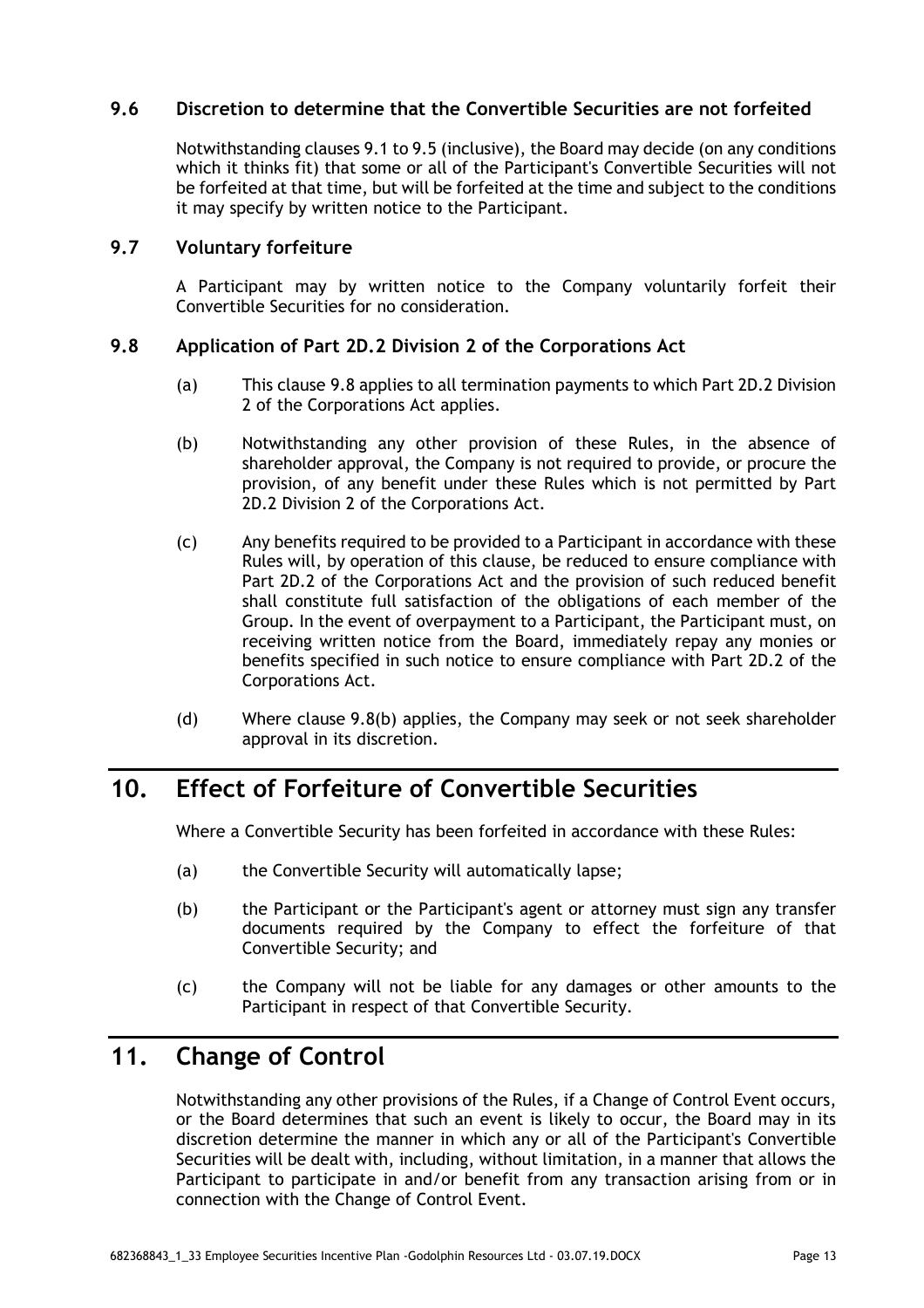# **12. Rights attaching to Plan Shares**

### **12.1 Plan Shares to rank equally**

All Plan Shares will rank pari passu in all respects with the Shares of the same class for the time being on issue except for any rights attaching to the Shares by reference to a record date prior to the date of the allotment or transfer of the Plan Shares.

### **12.2 Listing**

If Plan Shares are in the same class as Shares which are listed on the ASX, the Company will apply for quotation of the Plan Shares issued (or any unquoted Plan Shares transferred) within the time required by the Listing Rules after the date of allotment.

### **12.3 Dividends**

A Participant will be entitled to any dividends declared and distributed by the Company on the Plan Shares which, at the closing date for determining entitlement to such dividends, are standing to the account of the Participant (or a Trustee for and on behalf of the Participant).

### **12.4 Dividend reinvestment plan**

A Participant may participate in any dividend reinvestment plan operated by the Company in respect of Plan Shares held by the Participant (or a Trustee for and on behalf of the Participant). Shares issued under any dividend reinvestment plan operated by the Company will be subject to the same terms and conditions as the Plan Shares held by the Participant (or a Trustee for and on behalf of the Participant) unless the Board determines otherwise.

### **12.5 Voting rights**

A Participant may exercise any voting rights attaching to Plan Shares held by the Participant (or a Trustee for and on behalf of the Participant).

### **13. Disposal Restrictions on Plan Shares**

### **13.1 Disposal restriction**

If the Invitation provides that any Plan Shares are subject to any restrictions as to the disposal or other dealing by a Participant for a period, the Board may implement any procedure it deems appropriate to ensure the compliance by the Participant with this restriction, including but not limited to imposing an ASX Holding Lock (where applicable) on the Plan Shares or using an employee share trust to hold the Plan Shares during the relevant restriction period.

### **13.2 Participant's undertaking**

For so long as a Plan Share is subject to any disposal restrictions under this Plan, the Participant will not:

(a) transfer, encumber or otherwise dispose of, or have a Security Interest granted over that Plan Share; or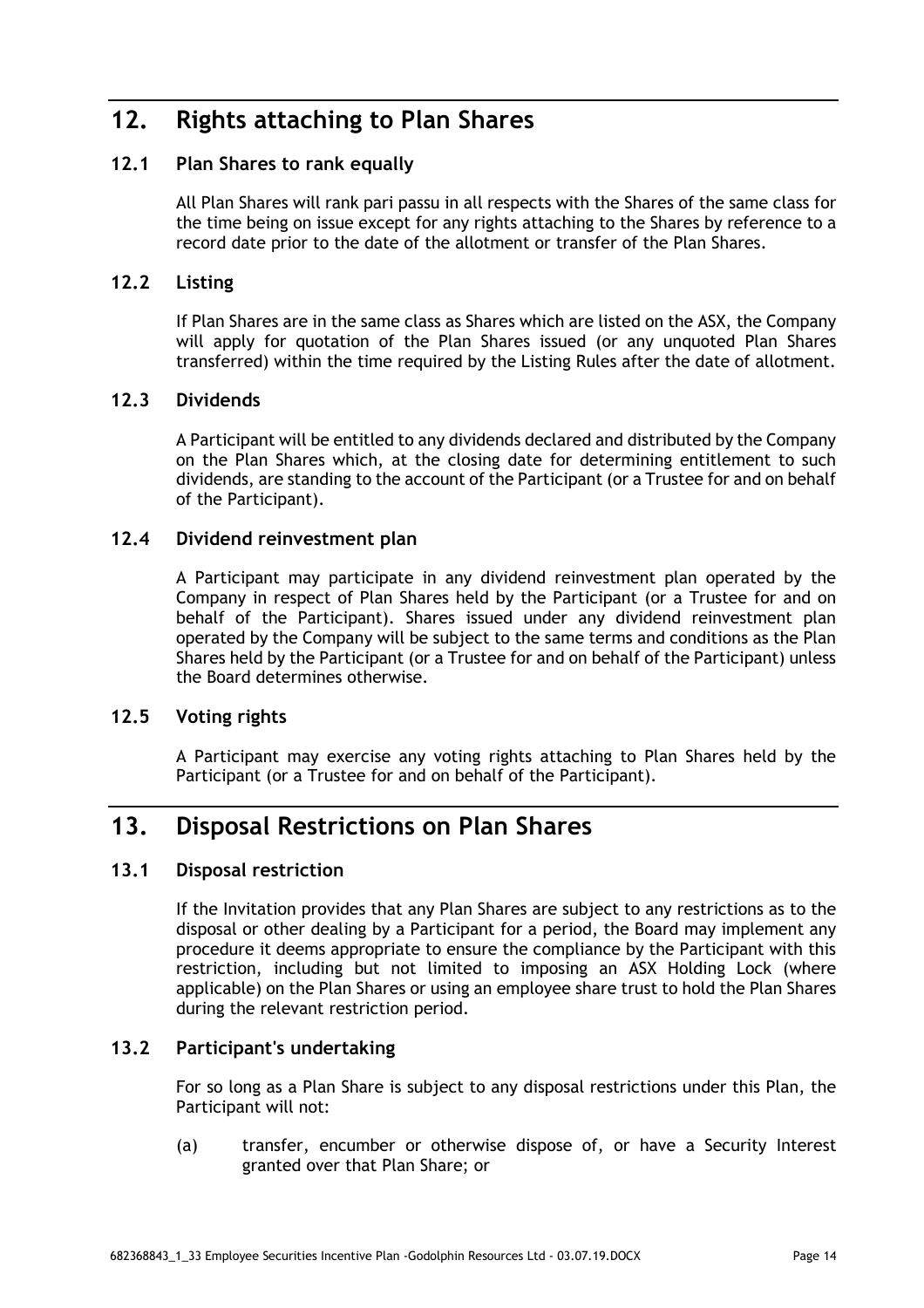(b) take any action or permit another person to take any action to remove or circumvent the disposal restrictions without the express written consent of the Company.

### **13.3 Expiry of restriction**

Subject at all times to the Share Trading Policy, upon the expiry of any disposal restrictions over a Plan Share, the Company will take all action necessary to ensure that the Participant can deal with that Plan Share.

### **13.4 Share entitlements**

For the avoidance of doubt, the imposition of a disposal restriction on a Plan Share held by a Participant will not affect the Participant's entitlement to receive a notice of, or to vote or attend at, a meeting of the members of the Company, and to receive any dividends declared by the Company during the relevant disposal restriction period on that Plan Share. If an employee share trust arrangement is implemented in respect of this Plan, the Board may implement such procedures it deems appropriate to give effect to the intent of this clause 13.4.

### **14. Irrevocable Power of Attorney**

In order to ensure compliance with these Rules, each Participant must grant an irrevocable power of attorney (in the form set out in the Invitation or such other form determined by the Board) to any person nominated from time to time by the Board.

## **15. Adjustment of Convertible Securities**

### **15.1 Reorganisation**

If there is a reorganisation of the issued share capital of the Company (including any subdivision, consolidation, reduction, return or cancellation of such issued capital of the Company), the rights of each Participant holding Convertible Securities will be changed to the extent necessary to comply with the Listing Rules applicable to a reorganisation of capital at the time of the reorganisation.

### **15.2 Bonus Issue**

- (a) If Shares are issued by the Company pro rata to shareholders generally by way of bonus issue (other than an issue in lieu of dividends or by way of dividend reinvestment), the holder of Convertible Securities is entitled, upon exercise of the Convertible Securities, to receive, in addition to the Shares in respect of which the Convertible Securities are exercised and without the payment of any further consideration, an allotment of as many additional Shares as would have been issued to a shareholder who, on the date for determining entitlements under the bonus issue, held Shares equal in number to the Shares in respect of which the Convertible Securities are exercised.
- (b) Additional Shares to which the holder of Convertible Securities becomes so entitled will, as from the time Shares are issued pursuant to the bonus issue and until those additional Shares are allotted, be regarded as Shares in respect of which the Convertible Securities are exercised for the purposes of subsequent applications of clause 15.2(a), and any adjustments which, after the time just mentioned, are made under clause 15.1 to the number of Shares will also be made to the additional Shares.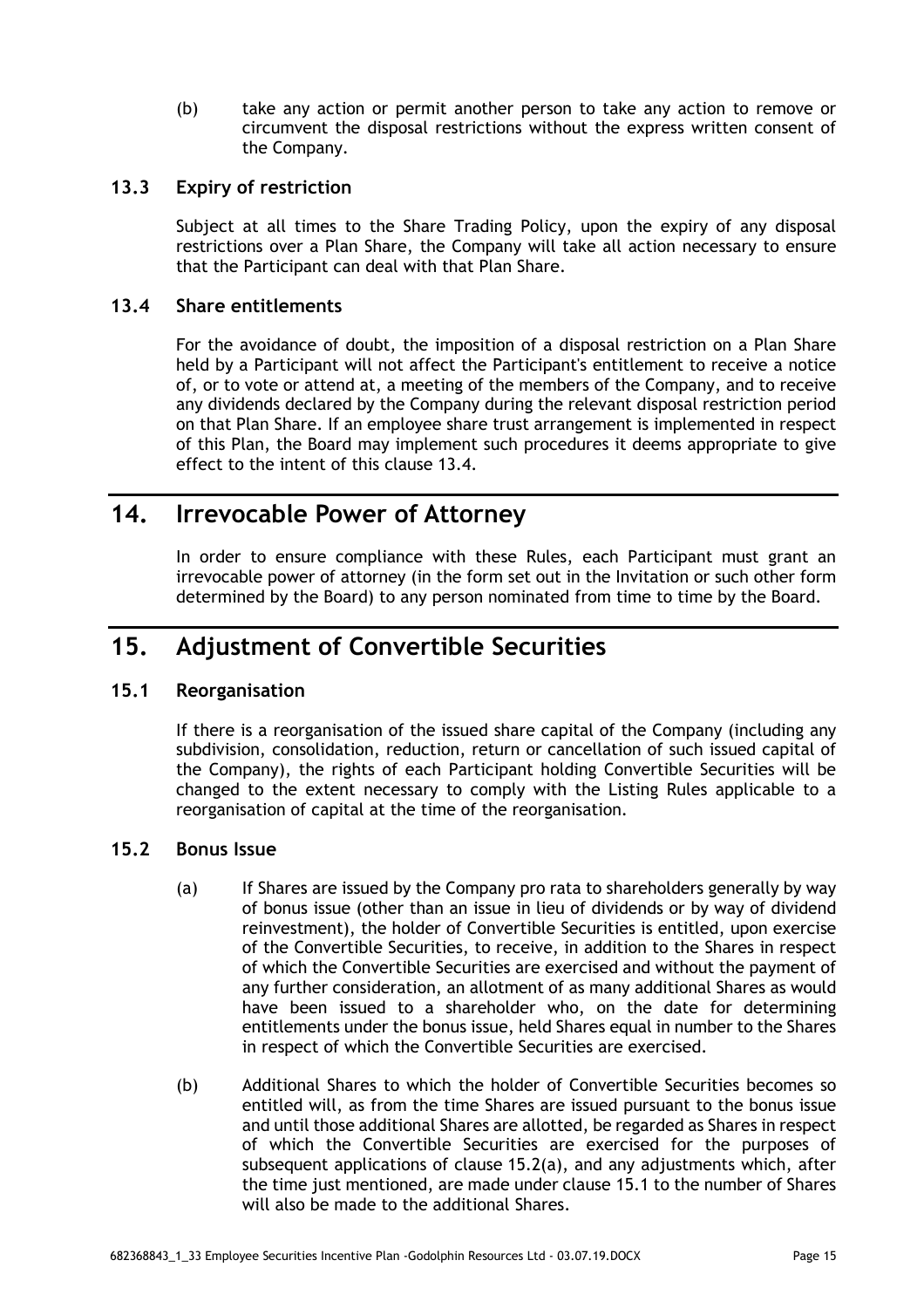### **15.3 Rights Issue**

Unless otherwise determined by the Board, a holder of Convertible Securities does not have the right to participate in a pro rata issue of Shares made by the Company or sell renounceable rights.

### **15.4 No other participation**

Subject to clauses 15.1 to 15.3 (inclusive), during the currency of any Convertible Securities and prior to their exercise, the holders of Convertible Securities are not entitled to participate in any new issue of Shares of the Company as a result of their holding of Convertible Securities.

### **15.5 Rounding**

Until a Convertible Security is exercised, all calculations adjusting the number of Shares must be carried out to include all fractions, but when a Convertible Security is exercised and is settled in Shares the number of Shares to be issued or transferred to the Participant is rounded down to the next lowest whole number.

### **15.6 Application of adjustment**

- (a) In the application of this clause 15, the Board may (as far as possible) make whatever adjustments it deems necessary or desirable to ensure that the consequences of that application are fair as between the Participants and the holders of other securities in the Company, subject to the Listing Rules and other Applicable Laws.
- (b) Unless otherwise provided in these Rules, a Participant has no right to:
	- (i) change the Exercise Price; or
	- (ii) change the number of Shares over which the Convertible Security can be exercised.

# **16. Administration of the Plan**

### **16.1 Board administration**

The Plan will be administered by the Board. For the avoidance of doubt, the Board may make further provisions for the operation of the Plan which are consistent with these Rules.

### **16.2 Board powers and discretions**

Any power or discretion which is conferred on the Board by these Rules may be exercised in its sole and absolute discretion. The Board does not, in exercising any power or discretion under these Rules, owe any fiduciary or other obligations to any Eligible Participant or Participant.

### **16.3 Delegation of Board powers and discretions**

Any power or discretion which is conferred on the Board by these Rules (including, without limitation, the power to invite Eligible Participants to participate in the Plan and to determine the terms and conditions of the Securities) may be delegated by the Board to: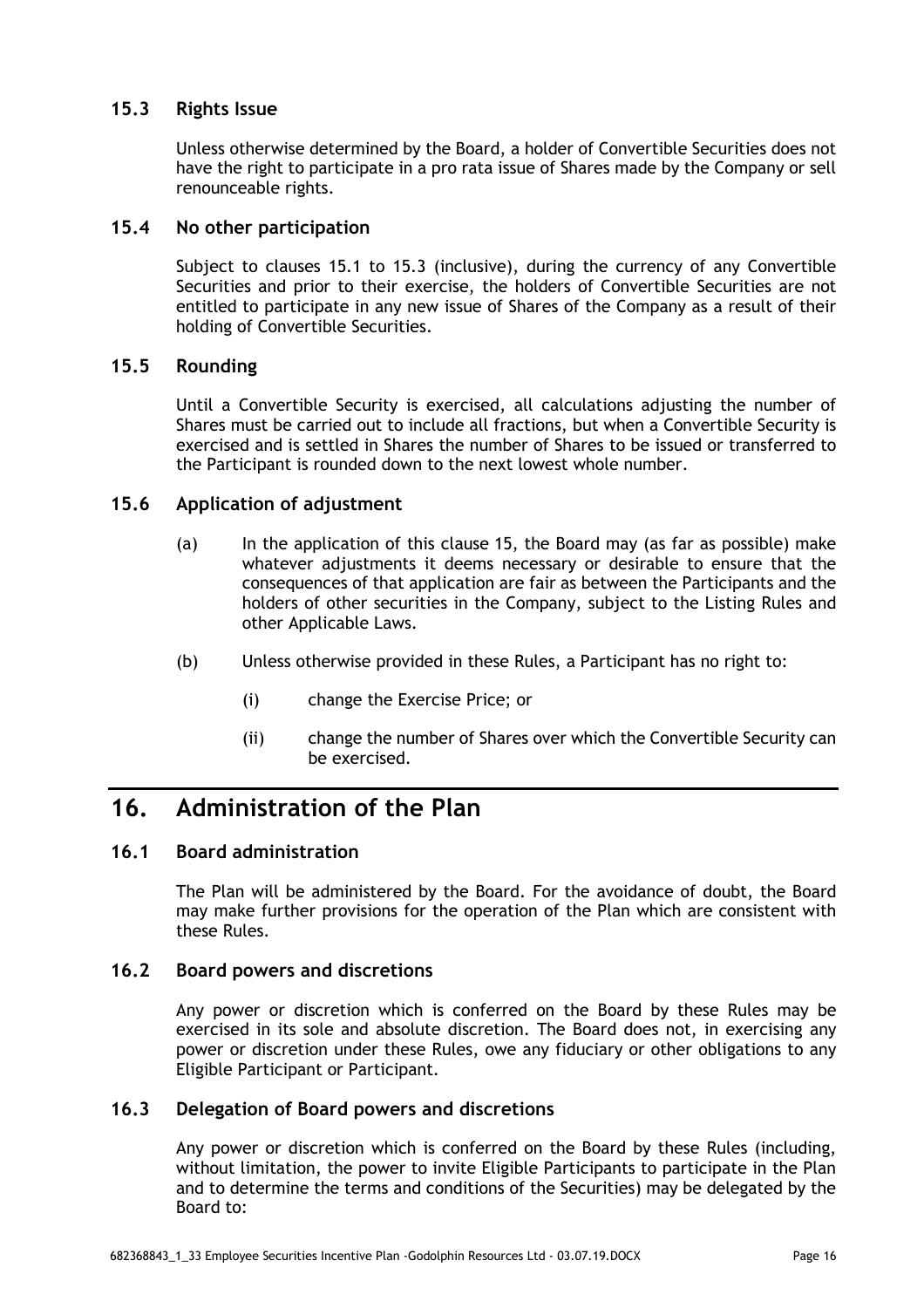- (a) a committee consisting of such directors, other officers or employees of the Group, or any combination of such persons as the Board thinks fit;
- (b) a member of the Group; or
- (c) a third party,

for such periods and on such conditions as the Board thinks fit.

#### **16.4 Documents**

The Company may from time to time require an Eligible Participant invited to participate in the Plan or a Participant or a person nominated by an Eligible Participant under clause 3.8 to complete and return such other documents as may be required by law to be completed by that person or entity, or such other documents which the Company considers should, for legal, taxation and/or administrative reasons, be completed by that Eligible Participant, Participant or person in order to give effect to the intent of the Plan.

### **16.5 Decisions final**

Every exercise of a discretion by the Board (or its delegates) and any decision by the Board (or its delegates) regarding the interpretation, effect or application of these Rules and all calculations and determination made by the Board under these Rules are final, conclusive and binding in the absence of manifest error.

### **17. Trust**

The Board may, in its discretion, use an employee share trust or other mechanism for the purposes of holding Shares and Plan Shares before or after the exercise of a Convertible Security or delivering any Plan Shares arising from exercise of a Convertible Security under these Rules on such terms and conditions as determined by the Board. For the avoidance of doubt, the Board may do all things necessary for the establishment, administration, operation and funding of an employee share trust.

# **18. Restrictions on and amendments to the Plan**

### **18.1 Compliance with Applicable Laws**

- (a) Notwithstanding these Rules or any terms of a Security, no Security may be offered, granted, vested or exercised, and no Share may be issued or transferred, if to do so would contravene any Applicable Laws.
- (b) In particular, the Company must have reasonable grounds to believe, when making an Invitation, that the total number of Plan Shares that may be issued, or acquired upon exercise of Convertible Securities offered, under an Invitation, when aggregated with the number of Shares issued or that may be issued as a result of offers made in reliance on ASIC Class Order 14/1000 at any time during the previous 3 year period under:
	- (i) an employee incentive scheme covered by ASIC Class Order 14/1000; or
	- (ii) an ASIC exempt arrangement of a similar kind to an employee incentive scheme,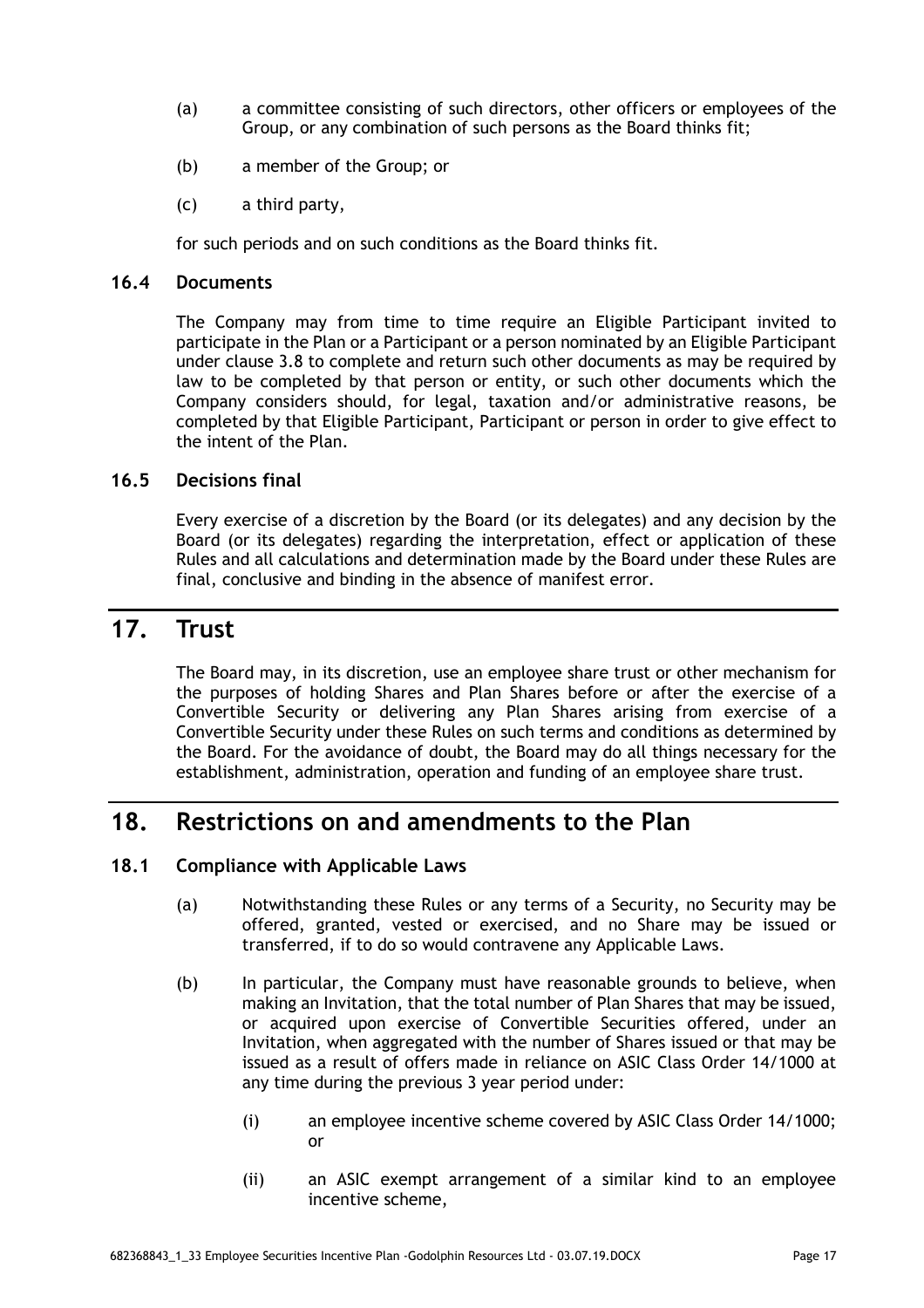but disregarding any offer made or securities issued in the capital of the Company by way of or as a result of:

- (iii) an offer to a person situated at the time of receipt of the offer outside Australia;
- (iv) an offer that did not need disclosure to investors because of section 708 of the Corporations Act (exempts the requirement for a disclosure document for the issue of securities in certain circumstances to investors who are deemed to have sufficient investment knowledge to make informed decisions, including professional investors, sophisticated investors and senior managers of the Company); or
- (v) an offer made under a disclosure document,

would exceed 5% (or such other maximum permitted under any Applicable Law) of the total number of Shares on issue at the date of the Invitation.

### **18.2 Amendment of Plan**

- (a) Subject to clause 18.2(b), the Board may:
	- (i) at any time amend any provisions of these Rules, including (without limitation) the terms and conditions upon which any Securities have been granted under the Plan; and
	- (ii) determine that any amendments to these Rules be given retrospective effect, immediate effect or future effect.
- (b) No amendment to any provision of these Rules may be made if the amendment materially reduces the rights of any Participant as they existed before the date of the amendment, other than an amendment:
	- (i) introduced primarily:
		- (A) for the purposes of complying with or conforming to present or future legislation governing or regulating the Plan or like plans;
		- (B) to correct any manifest error or mistake;
		- (C) to allow the implementation of an employee share trust arrangement pursuant to clause 17;
		- (D) to enable the Plan or any member of the Group to comply with its constituent documents, and any other Applicable Laws; and/or
		- (E) to take into consideration possible adverse taxation implications in respect of the Plan including changes to applicable taxation legislation or the interpretation of that legislation by a court of competent jurisdiction or any rulings from taxation authorities administering such legislation; or
	- (ii) agreed to in writing by all Participant(s).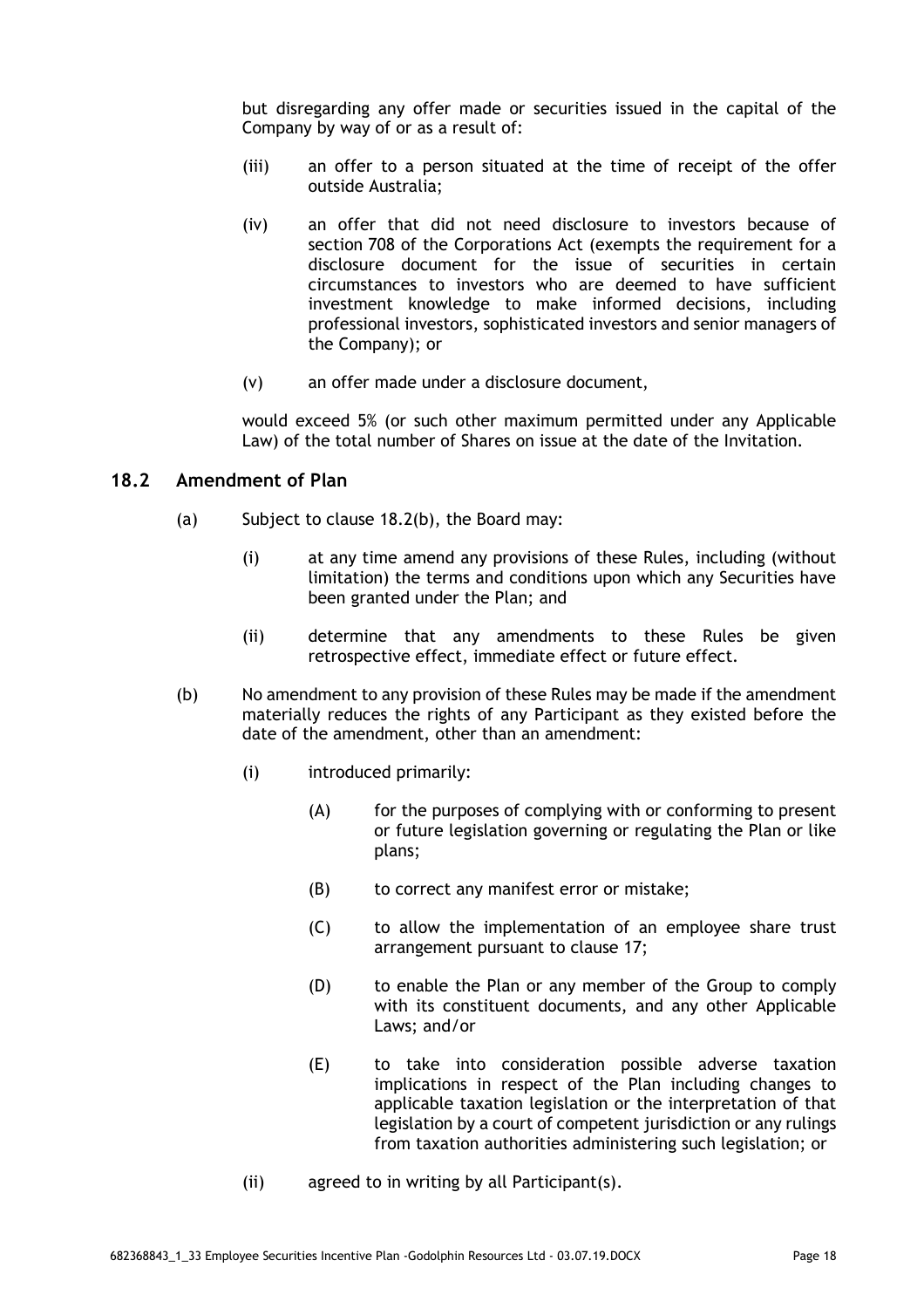(c) As soon as reasonably practicable after making any amendment to any provision of these Rules, the Board will give notice of the amendment to each Participant affected by the amendment. Failure by the Board to notify a Participant of any amendment will not invalidate the amendment as it applies to that Participant.

### **19. Duration**

### **19.1 Termination**

The Plan Continues in operation until the Board decides to end it.

### **19.2 Suspension**

The Board may from time to time suspend the operation of the Plan for a fixed period or indefinitely, and may end any suspension.

### **19.3 Effect of termination / suspension**

If the Plan is terminated or suspended for any reason, that termination or suspension must not prejudice the accrued rights of the Participants.

### **19.4 Cancellation of Convertible Securities**

Notwithstanding any other provisions of these Rules, but subject at all times to any Applicable Laws and regulations, if a Participant and the Company (acting by the Board) agree in writing that some or all of the Securities granted to that Participant are to be cancelled on a specified date or on the occurrence of a particular event, then those Securities may be cancelled in the manner agreed between the Company and the Participant.

# **20. Miscellaneous**

### **20.1 Rights of Participants**

Nothing in these Rules:

- (a) confers on any person any right or expectation to become a Participant, or the right to be invited to apply for, or be offered or to receive any Securities;
- (b) confers on any person the right to continue as an employee or officer of any member of the Group (as the case may be);
- (c) affects the rights of any member of the Group to terminate the Engagement Arrangement of an Eligible Participant;
- (d) forms part of any contract of service between an Eligible Participant and any member of the Group;
- (e) may be used to increase rights of compensation or damages in any action brought against a member of the Group in respect of an Engagement Arrangement;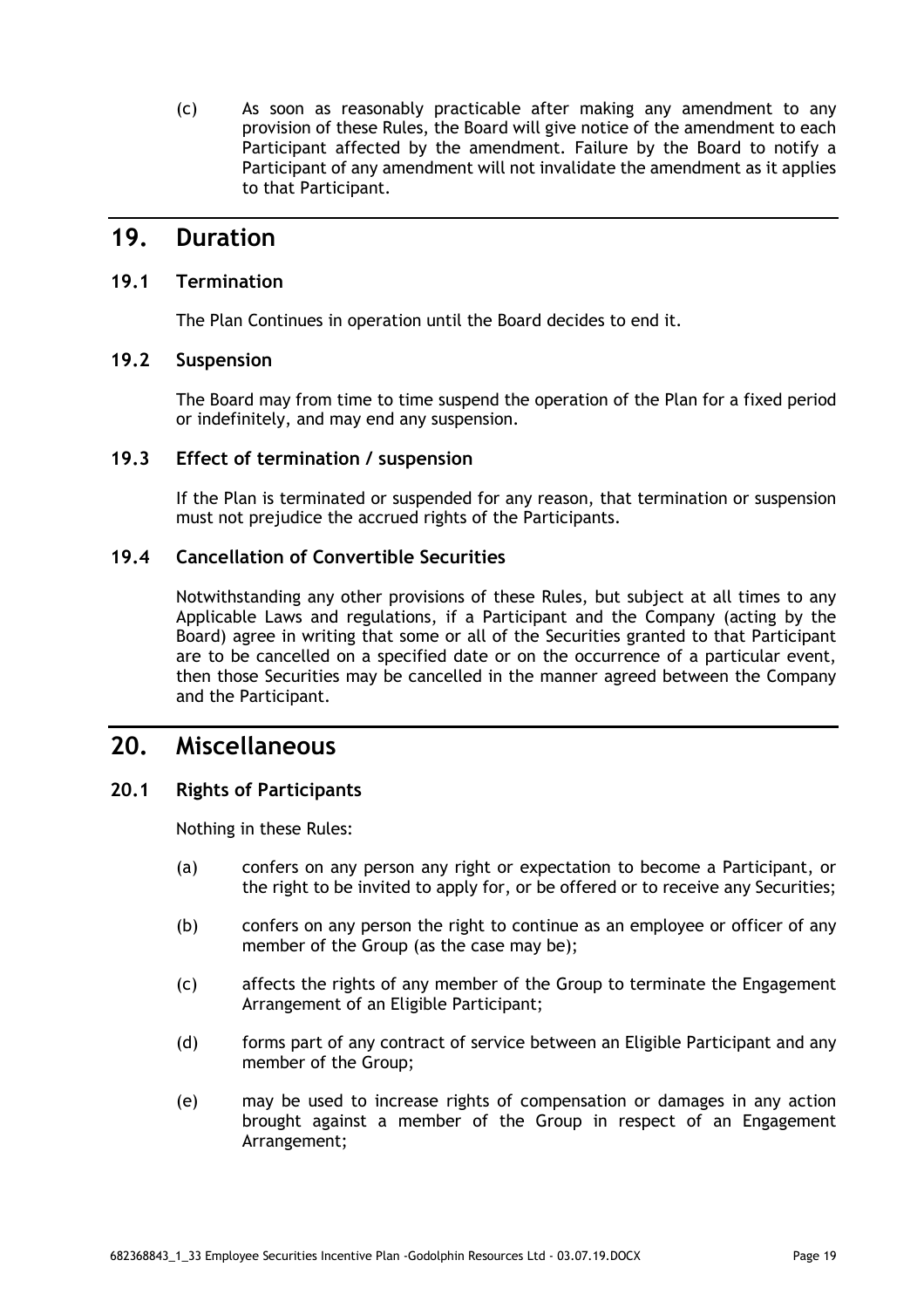- (f) confers any legal or equitable right on an Eligible Participant whatsoever to take action against any member of the Group in respect of their Engagement Arrangement; or
- (g) confers on an Eligible Participant any rights to compensation or damages in consequence of the termination of their Engagement Arrangement by any member of the Group for any reason whatsoever including ceasing to have rights under the Plan as a result of such termination.

### **20.2 Non-exclusivity**

- (a) This Plan is not the sole means by which all members of the Group intend to provide incentives to Eligible Participants. Nothing in this Plan is intended to restrict any member of the Group from remunerating or otherwise rewarding employees or directors of any member of the Group outside the Plan.
- (b) Participation in the Plan does not affect, and is not affected by, participation in any other incentive or other scheme operated by any member of the Group unless the terms of that other scheme provide otherwise.

### **20.3 Notice**

- (a) Any notice or other communication under or concerning the Plan is validly given:
	- (i) to a Participant, if delivered personally to the addressee or sent by prepaid post to the Participant's last known residential address, or sent to the Participant by facsimile or email at the Participant's place of work; and
	- (ii) to the Company, if delivered or sent by prepaid post addressed to the company secretary at the Company's registered office (or any other address the Board specifies), or as otherwise notified by the Company from time to time.
- (b) Delivery of notices

Subject to clause 20.3(a), a notice or other communication will be deemed to have been served:

- (i) if delivered by hand, at the time of delivery;
- (ii) if sent by facsimile or electronic mail, on receipt of a successful transmission notice, return receipt or such other confirmation by which the sender can reasonably verify delivery; or
- (iii) if posted, and provided it is properly addressed and stamped, 48 hours after mailing in Australia and 7 days after mailing outside Australia.

### **20.4 Further assurances**

All parties that have agreed to be bound by these Rules must do all things reasonably necessary to give full effect to this Plan and the transactions contemplated by this Plan.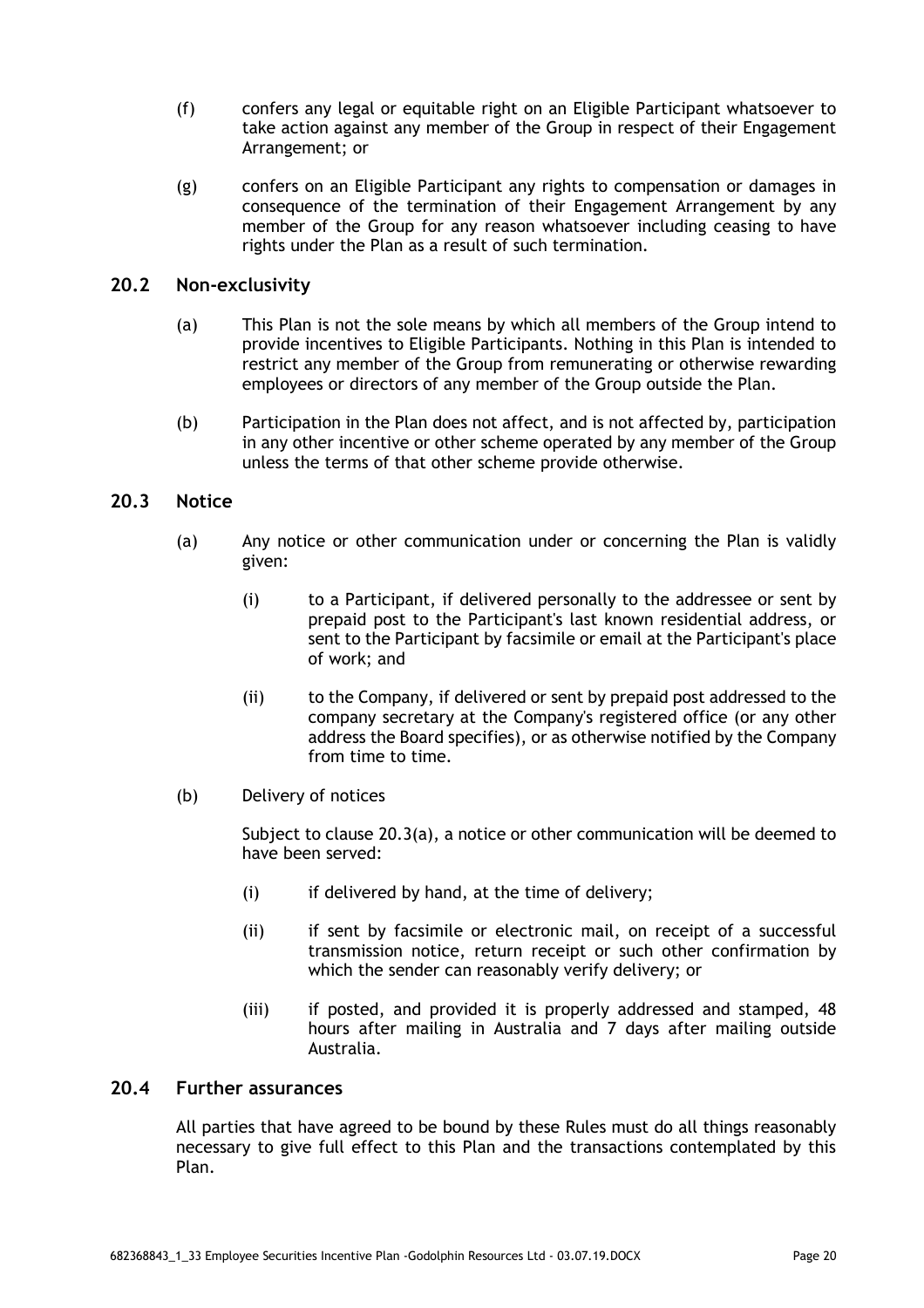### **20.5 Costs and charges**

- (a) The Company will be responsible for any brokerage, commission, stamp duty or other costs payable in relation to the issue or transfer of Plan Shares to or on behalf of a Participant.
- (b) Each Participant will be responsible for all costs associated with the disposal of a Plan Share by that Participant.

### **20.6 No representation or warranty**

- (a) The Company makes no representation or warranty as to the value of Securities or with respect to any tax matters affecting any Eligible Participant or Participant in connection with the Plan.
- (b) Neither the Company, nor any of its directors, officers or employees are liable for anything done or omitted to be done by such person or any other person with respect to price, time, quantity or other conditions and circumstances of the issue or acquisition of Shares hereunder, with respect of any fluctuations in the market price of Shares, or in any other manner related to the Plan.

### **20.7 Data protection**

By participating in the Plan, the Participant consents to the holding and processing of personal data provided by the Participant for the purposes of the Plan. These purposes include, but are not limited to:

- (a) administering and maintaining records held in respect to a Participant;
- (b) providing information to members of the Group, registrars, brokers or third party administrators of the Plan (if any) or advisers of the Board; and
- (c) providing information to corporate advisers or potential future third party purchasers in connection with a sale of shares in a member of the Group, or the business and assets of a member of the Group.

### **20.8 Governing law**

- (a) This Plan is governed by the laws of New South Wales.
- (b) Each Participant submits to the non-exclusive jurisdiction of the courts of New South Wales, and the courts competent to determine appeals from those courts, with respect to any proceedings that may be brought in connection with these Rules.

### **20.9 Waiver of rights**

- (a) A waiver of any right, power, authority, discretion or remedy arising upon a breach of or default under these Rules must be in writing and signed by the party granting the waiver, and may be subject to such terms and conditions as determined by the party granting the waiver.
- (b) A failure or delay in the exercise, or partial exercise, of a right, power, authority, discretion or remedy arising from a breach of or default under these Rules, does not prevent the exercise of or result in a waiver of that right, power, authority, discretion or remedy.